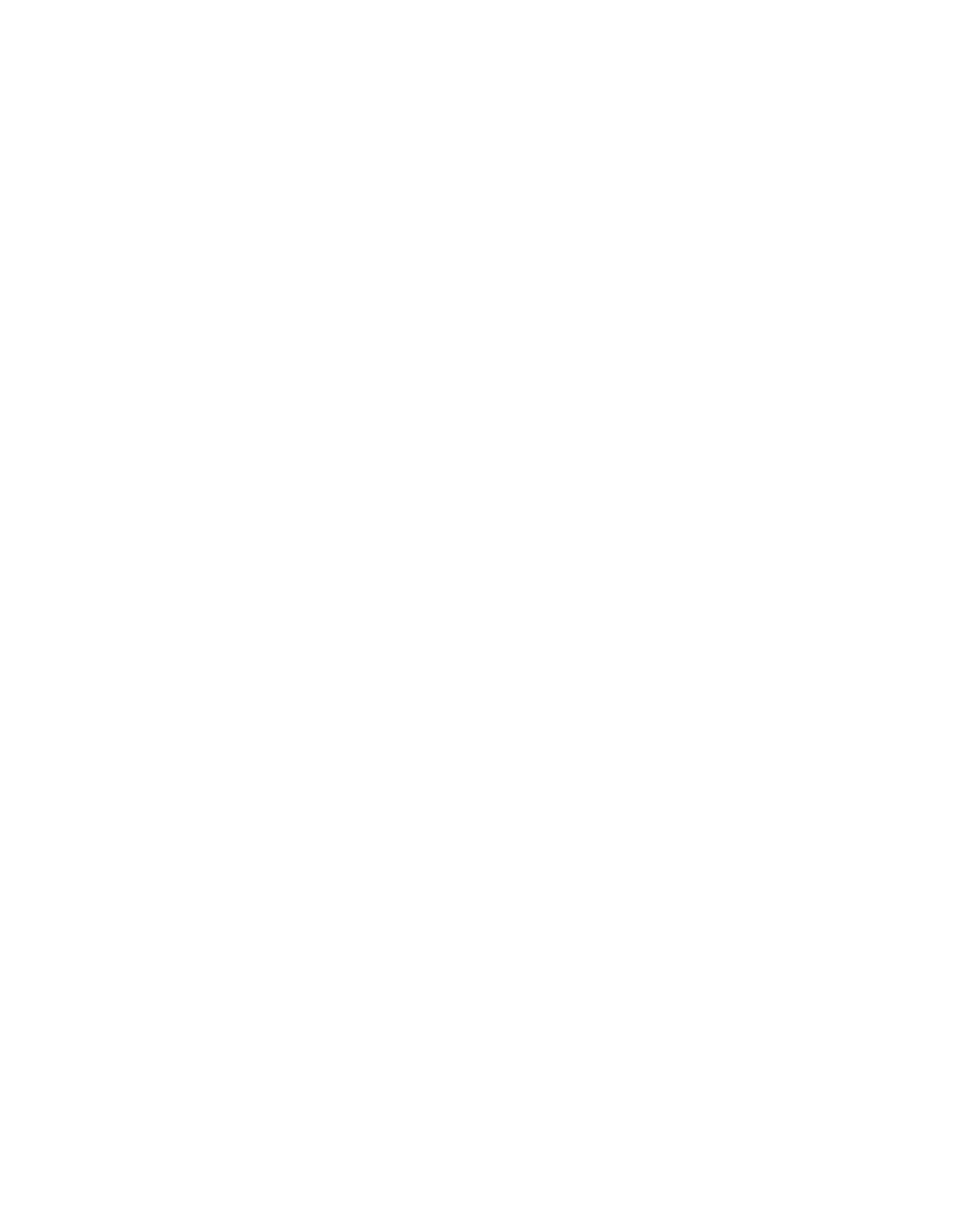# **CONTENTS**

| $\mathbf{1}$            |     | $\overline{3}$<br><b>Develop OmpSs@FPGA programs</b>                       |  |  |  |  |  |  |  |  |  |
|-------------------------|-----|----------------------------------------------------------------------------|--|--|--|--|--|--|--|--|--|
|                         | 1.1 |                                                                            |  |  |  |  |  |  |  |  |  |
|                         | 1.2 | 3                                                                          |  |  |  |  |  |  |  |  |  |
|                         |     | 1.2.1<br>$\overline{4}$                                                    |  |  |  |  |  |  |  |  |  |
|                         |     | 1.2.2<br>$\overline{4}$                                                    |  |  |  |  |  |  |  |  |  |
|                         |     | 1.2.3<br>$\overline{4}$                                                    |  |  |  |  |  |  |  |  |  |
|                         |     | $\overline{4}$<br>1.2.4                                                    |  |  |  |  |  |  |  |  |  |
|                         |     | 1.2.5<br>$\overline{4}$                                                    |  |  |  |  |  |  |  |  |  |
|                         |     | 5<br>1.2.6                                                                 |  |  |  |  |  |  |  |  |  |
|                         |     | 5<br>1.2.7                                                                 |  |  |  |  |  |  |  |  |  |
|                         | 1.3 | 5                                                                          |  |  |  |  |  |  |  |  |  |
|                         |     | 6<br>1.3.1                                                                 |  |  |  |  |  |  |  |  |  |
|                         |     | 1.3.2<br>8                                                                 |  |  |  |  |  |  |  |  |  |
| $\overline{2}$          |     | 11<br><b>Compile OmpSs@FPGA programs</b>                                   |  |  |  |  |  |  |  |  |  |
|                         | 2.1 | 11                                                                         |  |  |  |  |  |  |  |  |  |
|                         |     | 11<br>2.1.1                                                                |  |  |  |  |  |  |  |  |  |
|                         |     | 2.1.2<br>11                                                                |  |  |  |  |  |  |  |  |  |
|                         |     | 12<br>2.1.3                                                                |  |  |  |  |  |  |  |  |  |
|                         |     | 2.1.4<br>12                                                                |  |  |  |  |  |  |  |  |  |
|                         |     | 2.1.5<br>12                                                                |  |  |  |  |  |  |  |  |  |
|                         |     | 2.1.6<br>12                                                                |  |  |  |  |  |  |  |  |  |
|                         |     | 12<br>2.1.7                                                                |  |  |  |  |  |  |  |  |  |
|                         | 2.2 | 13                                                                         |  |  |  |  |  |  |  |  |  |
|                         | 2.3 | 13                                                                         |  |  |  |  |  |  |  |  |  |
|                         |     | 13<br>2.3.1                                                                |  |  |  |  |  |  |  |  |  |
|                         |     | 13<br>2.3.2                                                                |  |  |  |  |  |  |  |  |  |
|                         | 2.4 | 14                                                                         |  |  |  |  |  |  |  |  |  |
| $\mathbf{3}$            |     | 15<br><b>Running OmpSs@FPGA Programs</b>                                   |  |  |  |  |  |  |  |  |  |
|                         | 3.1 | 15                                                                         |  |  |  |  |  |  |  |  |  |
|                         |     | 15<br>3.1.1                                                                |  |  |  |  |  |  |  |  |  |
| $\overline{\mathbf{4}}$ |     | <b>Create boot files for ultrascale</b><br>17                              |  |  |  |  |  |  |  |  |  |
|                         | 4.1 | 17                                                                         |  |  |  |  |  |  |  |  |  |
|                         |     | 17<br>4.1.1                                                                |  |  |  |  |  |  |  |  |  |
|                         | 4.2 | 17                                                                         |  |  |  |  |  |  |  |  |  |
|                         |     | 18<br>4.2.1                                                                |  |  |  |  |  |  |  |  |  |
|                         |     | [Optional] Fix known problems in AXIOM-ZU9EG-2016.3 project<br>18<br>4.2.2 |  |  |  |  |  |  |  |  |  |
|                         |     | 4.2.3<br>18                                                                |  |  |  |  |  |  |  |  |  |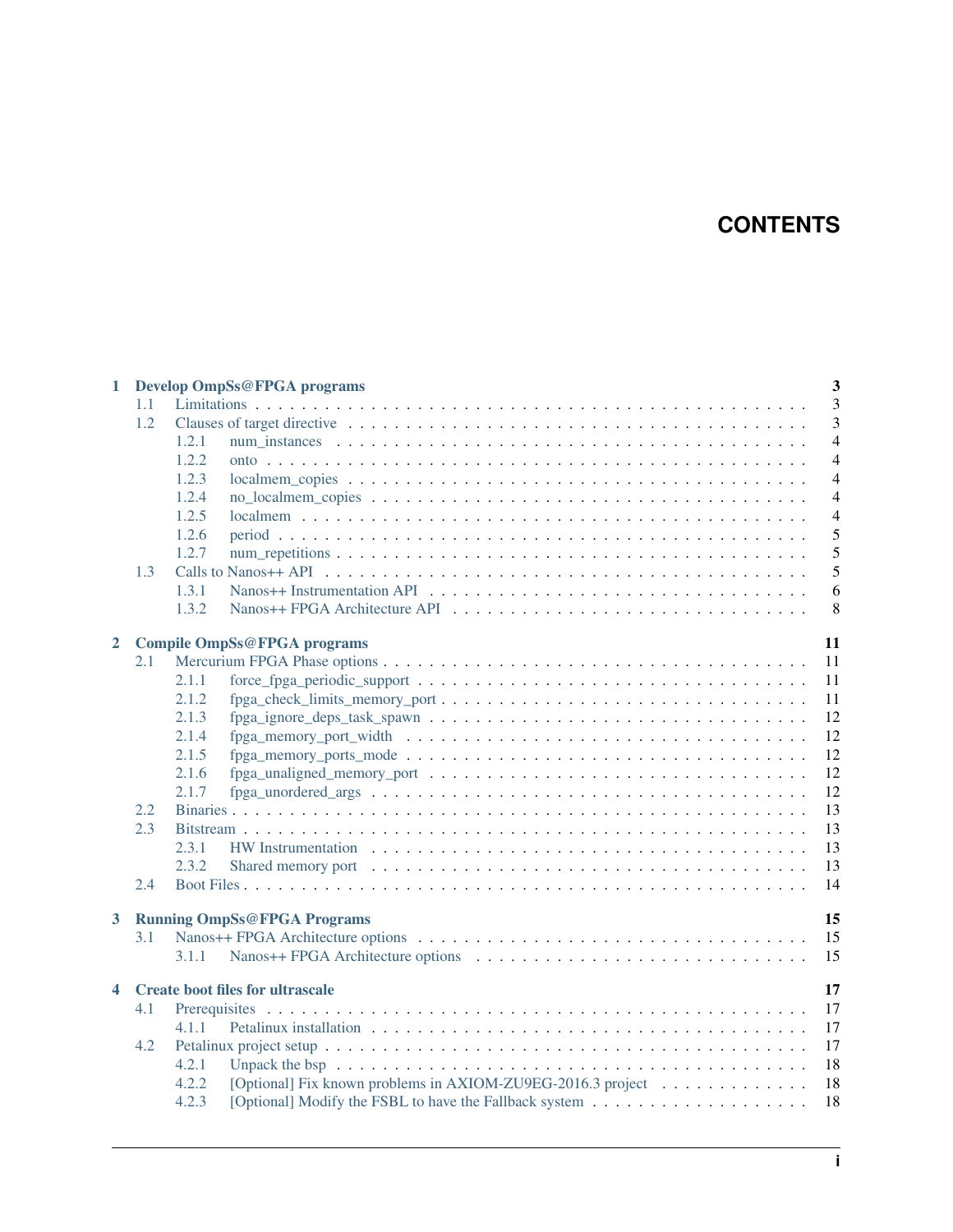|   |     | 4.2.4                                        |                                                                                                                        |          |  |  |  |  |  |  |  |  |  |
|---|-----|----------------------------------------------|------------------------------------------------------------------------------------------------------------------------|----------|--|--|--|--|--|--|--|--|--|
|   |     | 4.2.5                                        |                                                                                                                        | 19       |  |  |  |  |  |  |  |  |  |
|   | 4.3 |                                              |                                                                                                                        | 20       |  |  |  |  |  |  |  |  |  |
|   |     | 4.3.1                                        |                                                                                                                        | 20       |  |  |  |  |  |  |  |  |  |
|   |     | 4.3.2                                        |                                                                                                                        | 20       |  |  |  |  |  |  |  |  |  |
|   |     | 4.3.3                                        |                                                                                                                        | 21       |  |  |  |  |  |  |  |  |  |
|   |     | 4.3.4                                        |                                                                                                                        | 21       |  |  |  |  |  |  |  |  |  |
|   | 4.4 |                                              |                                                                                                                        | 21       |  |  |  |  |  |  |  |  |  |
|   |     | 4.4.1                                        |                                                                                                                        | 21       |  |  |  |  |  |  |  |  |  |
|   |     | 4.4.2                                        |                                                                                                                        | 22       |  |  |  |  |  |  |  |  |  |
|   |     | 4.4.3                                        | Create BOOT.BIN file $\dots \dots \dots \dots \dots \dots \dots \dots \dots \dots \dots \dots \dots \dots \dots \dots$ | 22       |  |  |  |  |  |  |  |  |  |
|   |     |                                              |                                                                                                                        |          |  |  |  |  |  |  |  |  |  |
| 5 |     | <b>Cluster Installations</b>                 |                                                                                                                        | 23<br>23 |  |  |  |  |  |  |  |  |  |
|   | 5.1 |                                              |                                                                                                                        |          |  |  |  |  |  |  |  |  |  |
|   |     | 5.1.1                                        |                                                                                                                        | 23       |  |  |  |  |  |  |  |  |  |
|   |     | 5.1.2                                        |                                                                                                                        | 23       |  |  |  |  |  |  |  |  |  |
|   |     | 5.1.3                                        |                                                                                                                        | 24       |  |  |  |  |  |  |  |  |  |
|   |     | 5.1.4                                        |                                                                                                                        | 24       |  |  |  |  |  |  |  |  |  |
|   | 5.2 |                                              |                                                                                                                        | 25       |  |  |  |  |  |  |  |  |  |
|   |     | 5.2.1                                        |                                                                                                                        | 25       |  |  |  |  |  |  |  |  |  |
|   |     | 5.2.2                                        |                                                                                                                        | 25       |  |  |  |  |  |  |  |  |  |
|   |     | 5.2.3                                        |                                                                                                                        | 26       |  |  |  |  |  |  |  |  |  |
|   |     | 5.2.4                                        |                                                                                                                        | 27       |  |  |  |  |  |  |  |  |  |
| 6 |     | 29<br><b>FAQ: Frequently Asked Questions</b> |                                                                                                                        |          |  |  |  |  |  |  |  |  |  |
|   | 6.1 |                                              |                                                                                                                        | 29       |  |  |  |  |  |  |  |  |  |
|   | 6.2 |                                              |                                                                                                                        | 29       |  |  |  |  |  |  |  |  |  |
|   | 6.3 |                                              |                                                                                                                        | 31       |  |  |  |  |  |  |  |  |  |
|   |     |                                              |                                                                                                                        |          |  |  |  |  |  |  |  |  |  |

**[Index](#page-36-0)** 33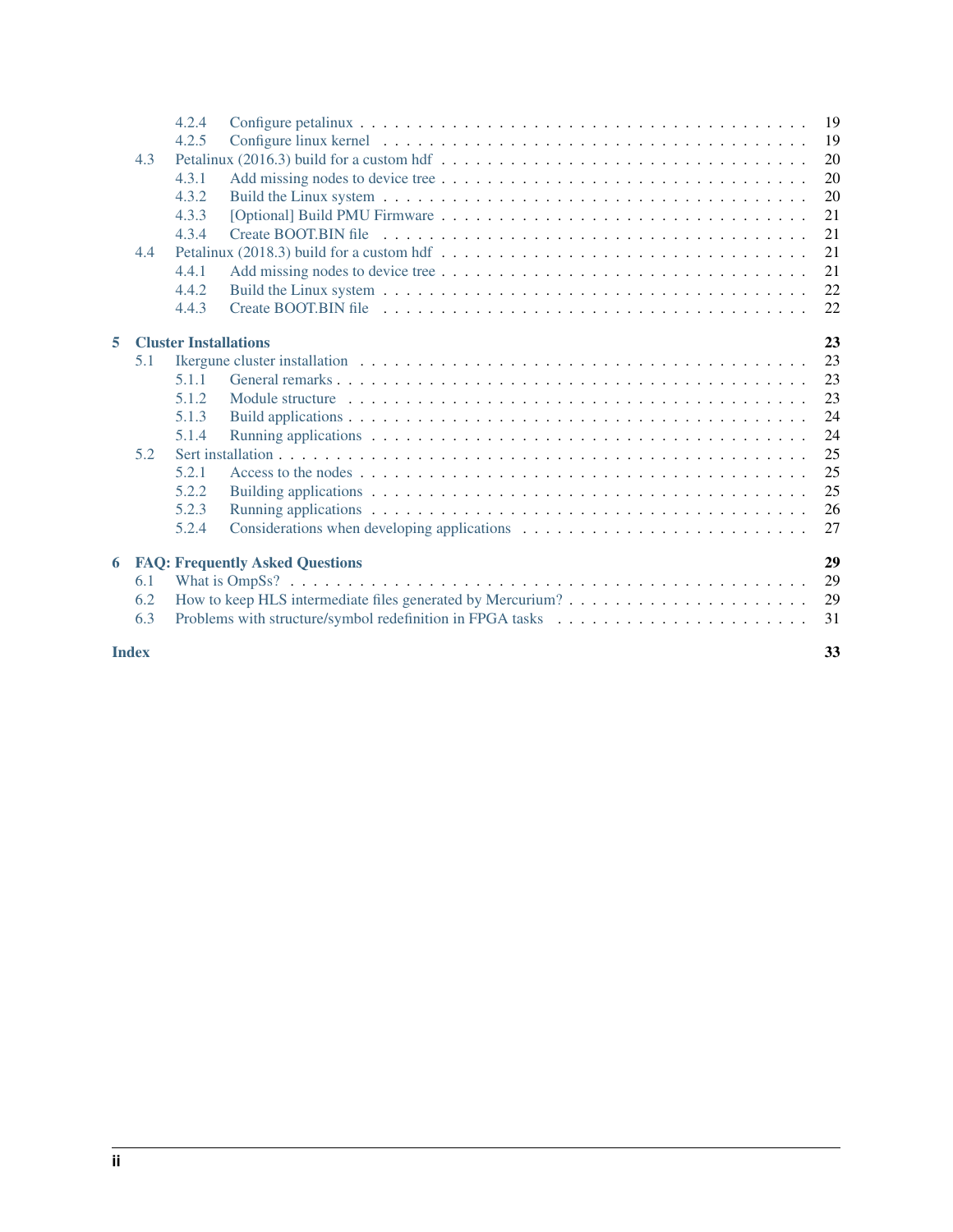<span id="page-4-0"></span>The information included in this document is provided "as is", with no warranties whatsoever, including any warranty of merchantability, fitness for any particular purpose, or any warranty otherwise arising out of any proposal, specification, or sample. The document is not guaranteed to be complete and/or error-free at this stage and it is subject to changes without furthernotice. Barcelona Supercomputing Center will not assume any responsibility for errors or omissions in this document. Please send comments, corrections and/or suggestions to ompss-fpga-support at bsc.es. This document is provided for informational purposes only.

Note: There is a PDF version of this document at [http://pm.bsc.es/ftp/ompss-at-fpga/doc/user-guide-2.5.0/](http://pm.bsc.es/ftp/ompss-at-fpga/doc/user-guide-2.5.0/OmpSsFPGAUserGuide.pdf) [OmpSsFPGAUserGuide.pdf](http://pm.bsc.es/ftp/ompss-at-fpga/doc/user-guide-2.5.0/OmpSsFPGAUserGuide.pdf)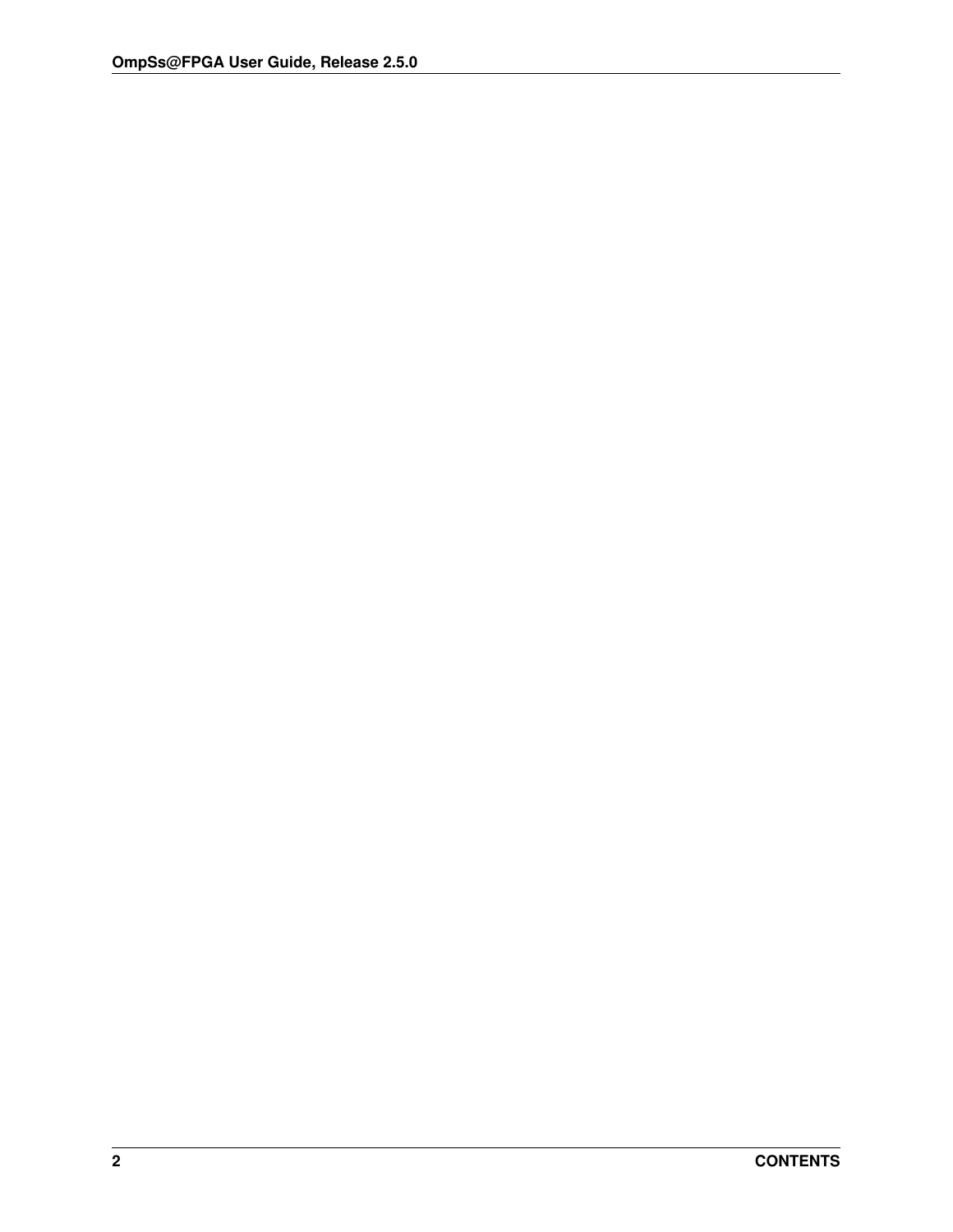**CHAPTER**

# **DEVELOP OMPSS@FPGA PROGRAMS**

<span id="page-6-0"></span>Most of the required information to develop an [OmpSs@FPGA](mailto:OmpSs@FPGA) application should be in the general OmpSs documentation [\(https://pm.bsc.es/ompss-docs/book/index.html\)](https://pm.bsc.es/ompss-docs/book/index.html). Note that, there may be some unsupported/not-working OmpSs features and/or syntax when using FPGA tasks. If you have some problem or realize any bug, do not hesitate to contact us or open an issue.

To create an FPGA task you need to add the target directive before the task directive. For example:

```
const unsigned int LEN = 8;
#pragma omp target device(fpga)
#pragma omp task out([LEN]dst, const char val)
void memset(char * dst, const char val) {
  for (unsigned int i=0; i < LEN; ++i) {
    dst[i] = val;}
}
```
# <span id="page-6-1"></span>**1.1 Limitations**

There are some limitations when developing an [OmpSs@FPGA](mailto:OmpSs@FPGA) application:

- Only C/C++ are supported, not Fortran.
- Only function declarations can be annotated as FPGA tasks.
- Avoid using global variables which are not listed in the dependences/copies. They can be used through function arguments.
- The macros cannot be used within #pragmas as explained in OmpSs user guide [\(https://pm.bsc.es/ftp/](https://pm.bsc.es/ftp/ompss/doc/user-guide/faq-macros.html) [ompss/doc/user-guide/faq-macros.html\)](https://pm.bsc.es/ftp/ompss/doc/user-guide/faq-macros.html).
- The HLS source code generated by Mercurim for each FPGA task will not contain the includes in the original source file but the ones finished in .fpga.h or .fpga .
- The FPGA task code cannot perform general system calls, and only some Nanos + APIs are supported.
- The usage of size\_t, signed long int or unsigned long int is not recommended inside the FPGA accelerator code. They may have different widths in the host and in the FPGA.

# <span id="page-6-2"></span>**1.2 Clauses of target directive**

The following sections list the clauses that can be used in the target directive.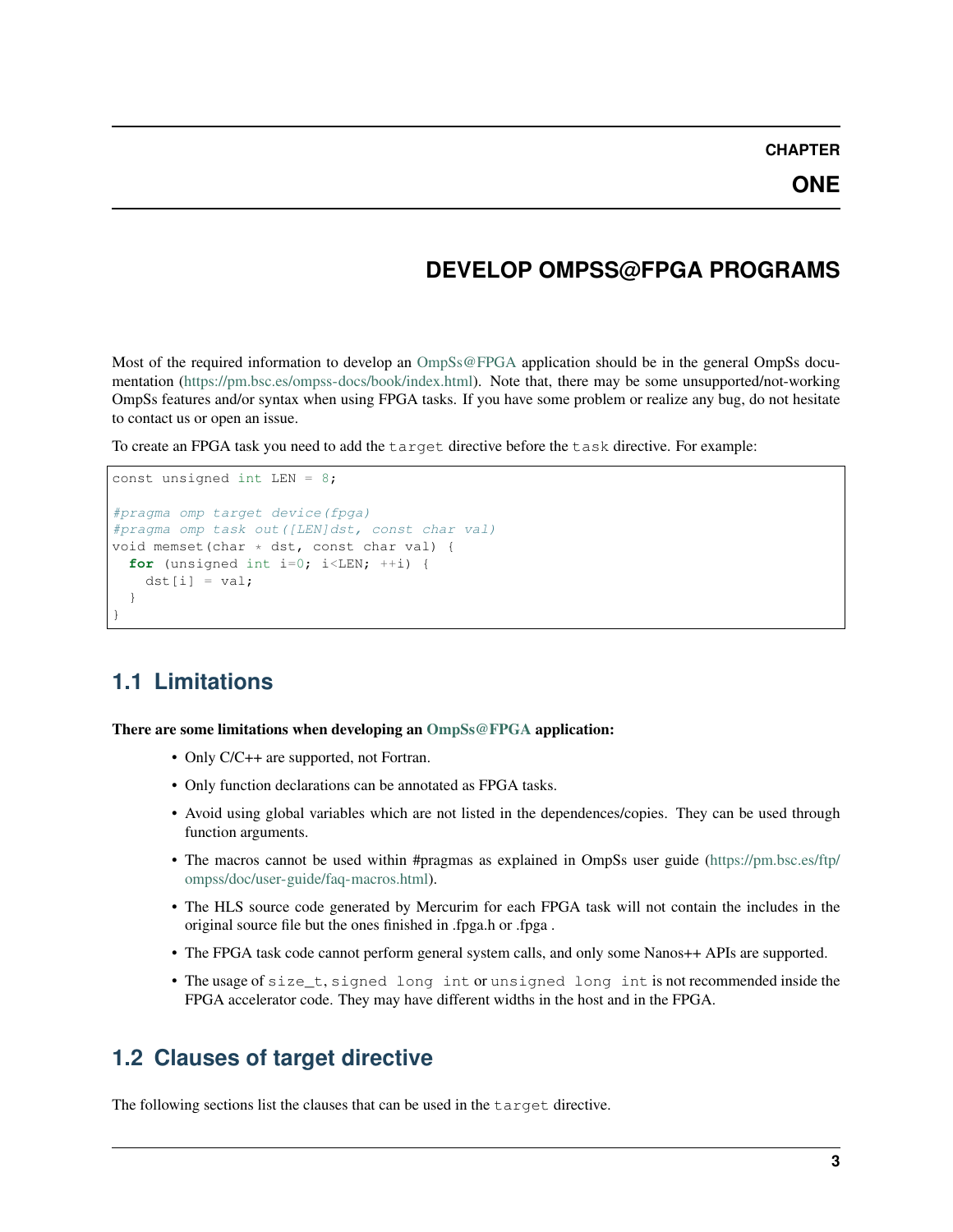### <span id="page-7-0"></span>**1.2.1 num\_instances**

Defines the number of instances to place in the FPGA bitstream of a task. Usage example:

```
const unsigned int LEN = 8;
#pragma omp target device(fpga) num_instances(3)
#pragma omp task out([LEN]dst)
void memset(char * dst, const char val) {
  for (unsigned int i=0; i < LEN; ++i) {
    dst[i] = val;}
}
```
### <span id="page-7-1"></span>**1.2.2 onto**

The information in this clause is used at runtime to send the tasks to the corresponding FPGA accelerator. This means that a FPGA task has the onto(0) it can only run in accelerators that are of *type 0*. The value provided in this clause will overwrite the value automatically generated by Merciurim (a hash based on the source file and function name) to match the tasks. Usage example:

```
const unsigned int LEN = 8;
#pragma omp target device(fpga) onto(100)
#pragma omp task out([LEN]dst)
void memset_char(char * dst, const char val) {
  for (unsigned int i=0; i < LEN; ++i) {
    dst[i] = val;}
}
#pragma omp target device(fpga) onto(101)
#pragma omp task out([LEN]dst)
void memset_float(float * dst, const float val) {
  for (unsigned int i=0; i < LEN; ++i) {
    dst[i] = val;}
}
```
### <span id="page-7-2"></span>**1.2.3 localmem\_copies**

Promote the task copies like they were annotated into the  $localmem clause$ . This clause is enabled by default, unless the localmem clause is present.

### <span id="page-7-3"></span>**1.2.4 no\_localmem\_copies**

Do not promote the task copies into the localmem clause.

### <span id="page-7-4"></span>**1.2.5 localmem**

Defines the memory regions that the FPGA task wrapper must catch in BRAMs. This creates a local copy of the parameter in the FPGA task accelerator which can be accessed faster than dispatching memory accesses. The data is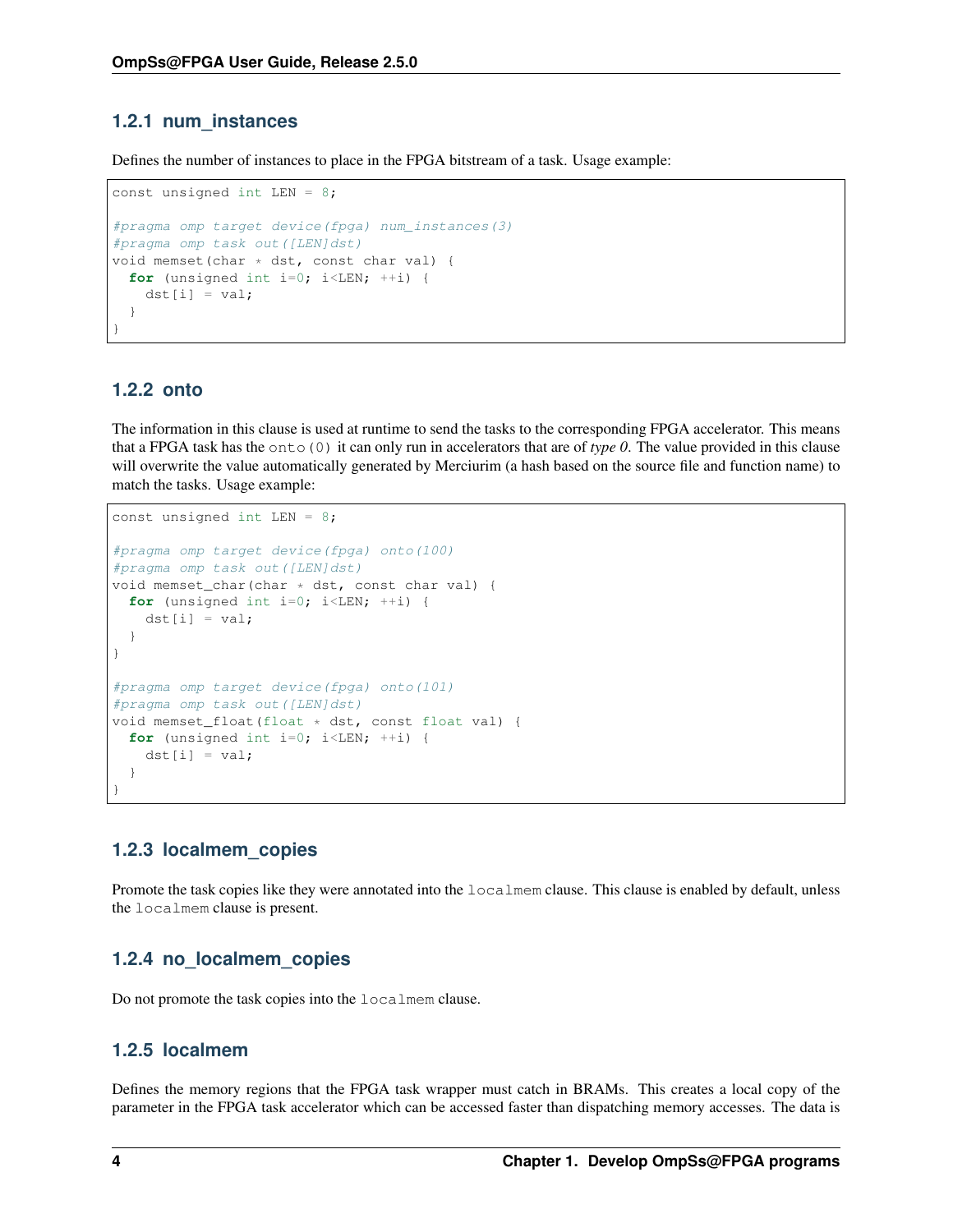copied from the FPGA addressable memory into the FPGA task accelerator before launching the task execution. If the parameter is not labeled with the const modifier, the wrapper includes support for writing back the local copy into memory after the task execution. Both input and output data movements, may be dynamically disabled by the runtime based on its knowledge about task copies and predecessor/successor tasks. Usage example:

```
const unsigned int LEN = 8;
#pragma omp target device(fpga) localmem([LEN]dst)
#pragma omp task out([LEN]dst)
void memset(char * dst, const char val) {
  for (unsigned int i=0; i < LEN; ++i) {
   dst[i] = val;}
}
```
### <span id="page-8-0"></span>**1.2.6 period**

Defines the task period in microseconds. The usage of this clause makes the task a recurrent task that is executed (at most) every period microseconds. Usage example where a task is executed every second:

```
const unsigned int LEN = 8;
#pragma omp target device(fpga) period(1000000)
#pragma omp task
void memset(char * dst, const char val) {
 for (unsigned int i=0; i<LEN; +i) {
   dst[i] = val;}
}
```
### <span id="page-8-1"></span>**1.2.7 num\_repetitions**

Defines the number of repetitions that a recurrent task has to be executed before it becomes finished. The usage of this clause makes the task a recurrent task that is executed N times. Usage example where the task body is executed 100 times:

```
const unsigned int LEN = 8;
#pragma omp target device(fpga) num_repetitions(100)
#pragma omp task
void memset (char * dst, const char val) {
 for (unsigned int i=0; i <LEN; ++i) {
   dst[i] = val;}
}
```
# <span id="page-8-2"></span>**1.3 Calls to Nanos++ API**

The list of APIs that can be called within a FPGA task is:

• nanos\_err\_t nanos\_instrument\_burst\_begin(nanos\_event\_key\_t event, nanos\_event\_value\_t value)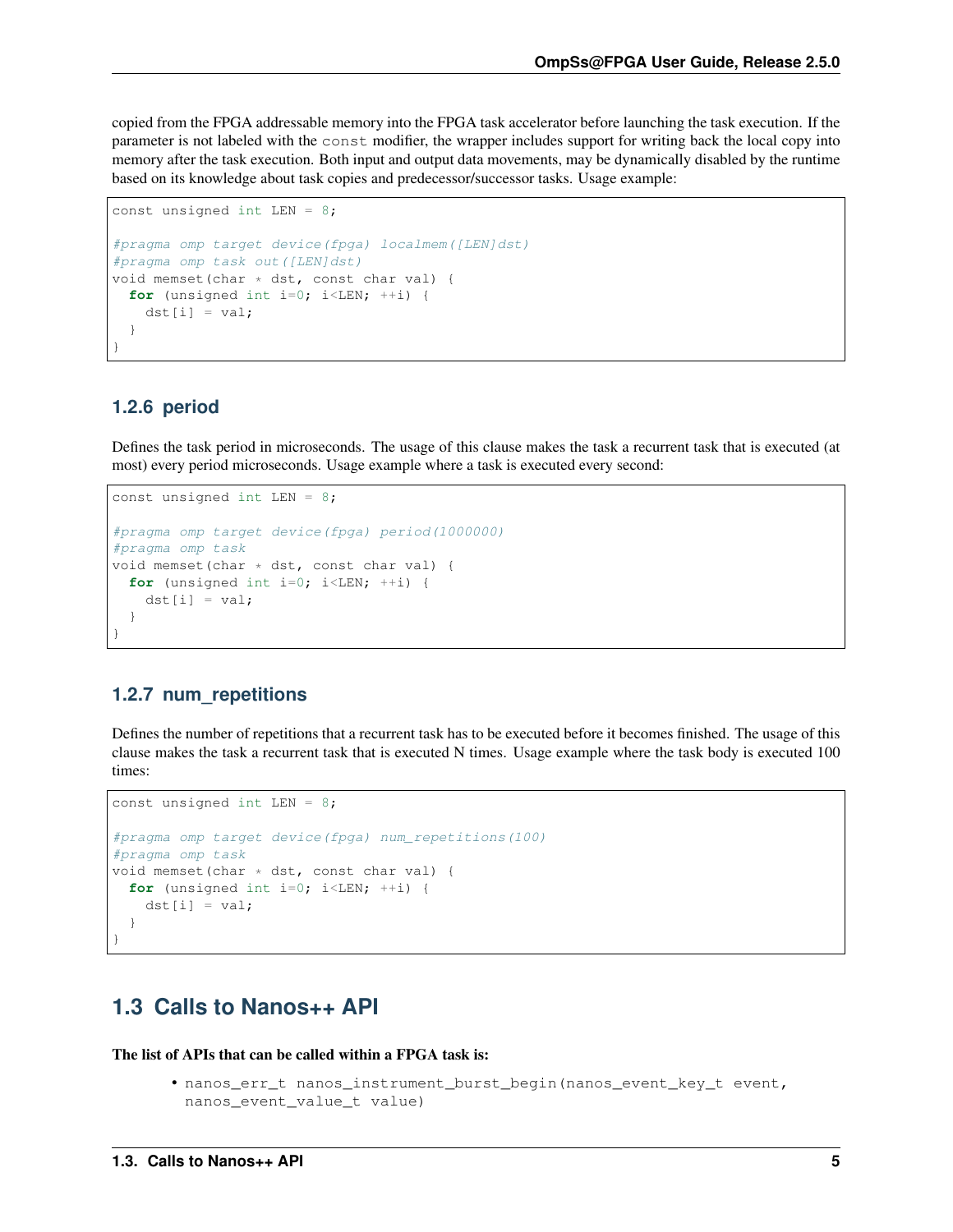- <span id="page-9-1"></span>• nanos err t nanos instrument burst end(nanos event key t event, nanos event value t value)
- nanos\_err\_t nanos\_instrument\_point\_event(nanos\_event\_key\_t event, nanos\_event\_value\_t value)
- nanos err t unsigned long long int nanos fpga current wd()
- nanos\_err\_t nanos\_fpga\_wg\_wait\_completion( unsigned long long int uwg, unsigned char avoid\_flush )
- void nanos\_fpga\_create\_wd\_async( const unsigned long long int type, const unsigned char numArgs, const unsigned long long int \* args, const unsigned char numDeps, const unsigned long long int  $\star$  deps, const unsigned char  $\star$  depsFlags, const unsigned char numCopies, const nanos\_fpga\_copyinfo\_t \* copies )
- unsigned int nanos\_get\_periodic\_task\_repetition\_num()
- void nanos\_cancel\_periodic\_task()

The list of Nanos++ APIs and their details can be found here:

### <span id="page-9-0"></span>**1.3.1 Nanos++ Instrumentation API**

The following sections list and summarize the Nanos++ Instrumentation API relevant for the FPGA tasks.

#### **nanos\_instrument\_register\_key\_with\_key**

Register an event key.

#### Arguments:

- event\_key: Integer event identifier. It should be the same passed to calls inside the FPGA task. The event key can be any positive integer value greater then or equal to 1000. Events in the 0-999 range are reserved.
- key: An string identifying the event or value, it is used by the nanos instrumentation API to reference an event or a value.
- description: The description string that will be visualized in a trace.
- abort\_when\_registered: Indicates if the runtime should abort when registering an event or value with a key that has been already registered,

#### Return value:

• NANOS OK on success, NANOS ERROR on error.

```
nanos_err_t nanos_instrument_register_key_with_key(
   nanos_event_key_t event_key,
   const char* key,
    const char* description,
   bool abort_when registered
);
```
#### **nanos\_instrument\_register\_value\_with\_val**

Register a value Registering a value is optional. Usually it's only useful if the event has an enumerated value, such a set of states.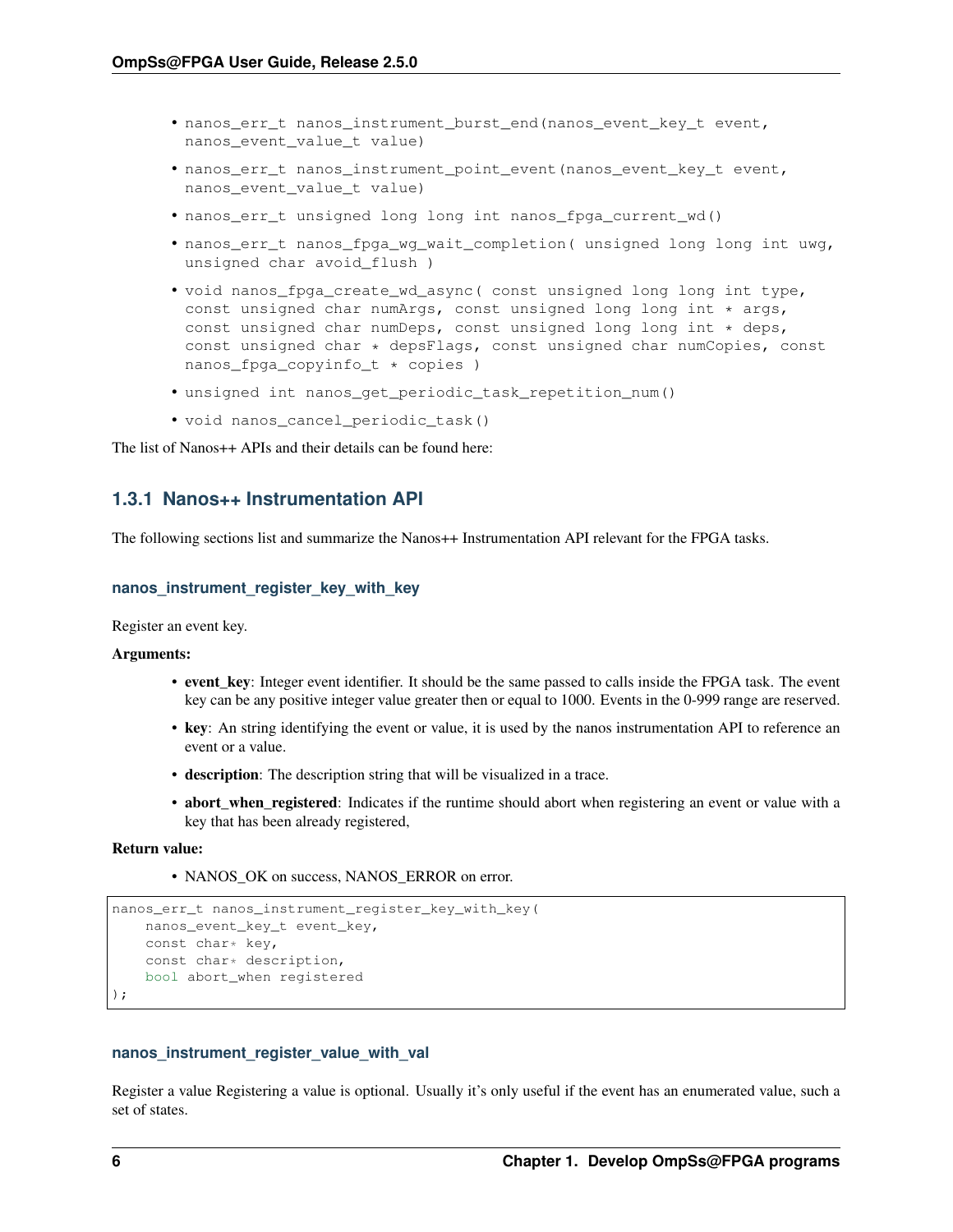Arguments:

- val: Integer value. It should be the same passed to calls inside the FPGA task.
- key: String identifier for the event used in nanos\_instrument\_register\_key\_with\_key call.
- value: An string identifying the event value to be registered.
- description: The description string that will be visualized in a trace.
- abort\_when\_registered: Indicates if the runtime should abort when registering an event or value with a key that has been already registered,

#### Return value:

• NANOS\_OK on success, NANOS\_ERROR on error.

```
nanos_err_t nanos_instrument_register_value_with_val(
   nanos_event_value_t val,
   const char* key,
   const char *value,
    const char* description,
   bool abort_when registered
);
```
#### **nanos\_instrument\_burst\_begin**

This Nanos++ API can be called inside an FPGA task.

```
nanos_err_t nanos_instrument_burst_begin(
   nanos_event_key_t event,
   nanos_event_value_t value
);
```
#### **nanos\_instrument\_burst\_end**

This Nanos++ API can be called inside an FPGA task.

```
nanos_err_t nanos_instrument_burst_end(
   nanos_event_key_t event,
   nanos_event_value_t value
);
```
#### **nanos\_instrument\_point\_event**

This Nanos++ API can be called inside an FPGA task.

```
nanos_err_t nanos_instrument_point_event(
   nanos_event_key_t event,
   nanos_event_value_t value
);
```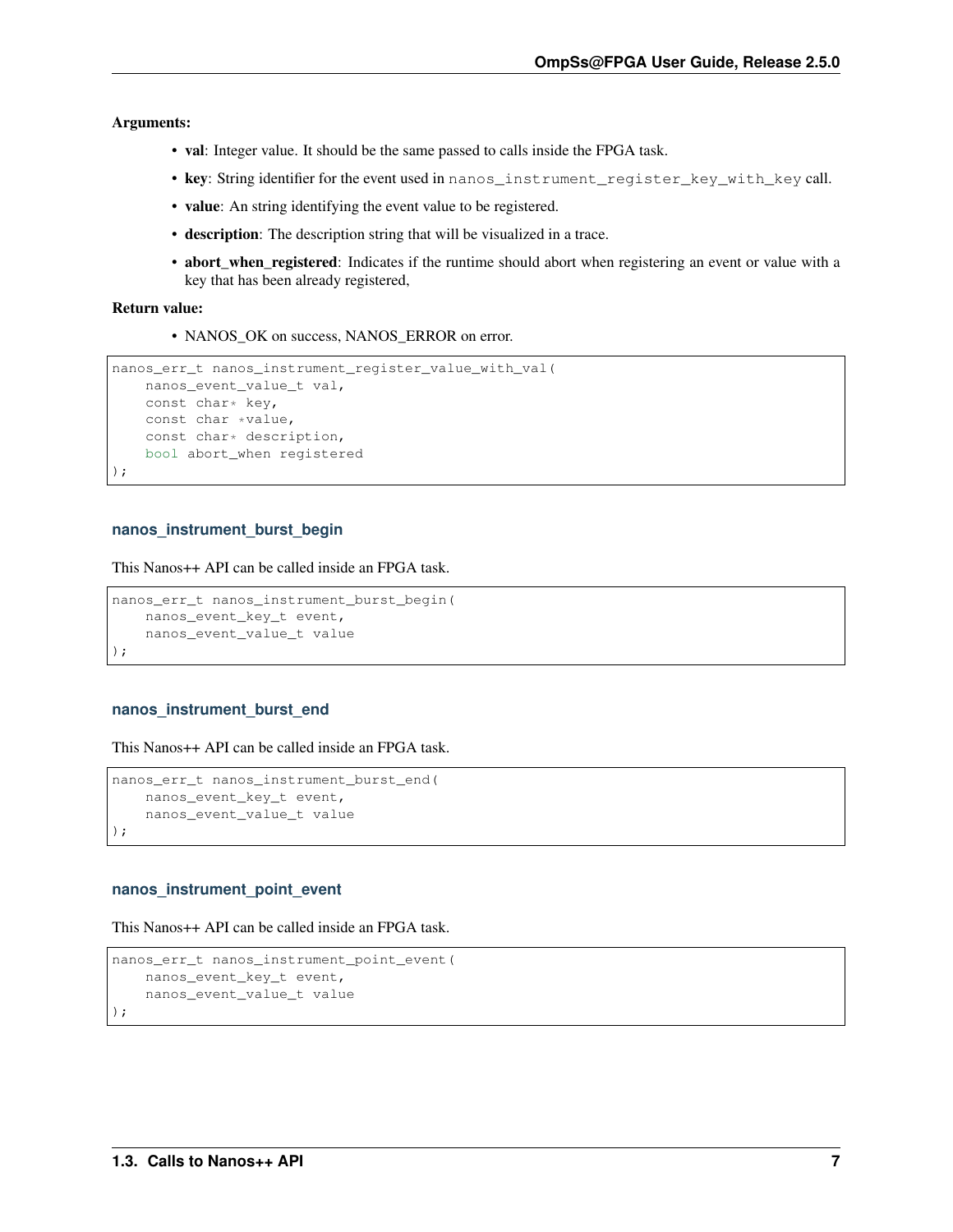#### **Full example**

```
const unsigned int BSIZE = 256;
const nanos_event_key_t DOT_COMPUTATION = 1000;
const nanos_event_key_t DOT_ITERATION = 1001;
#pragma omp target device(fpga)
#pragma omp task in([BSIZE]v1, [BSIZE]v2) inout([1]result)
void dotProduct(float *v1, float *v2, float *result) {
 nanos_instrument_burst_begin(DOT_COMPUTATION, 1);
 int resultLocal = result[0];
 for (unsigned int i = 0; i < BSIZE; ++i) {
   nanos_instrument_point_event(DOT_ITERATION, i);
   resultLocal += v1[i] *v2[i];}
 result[0] = resultLocal;
 nanos_instrument_burst_end(DOT_COMPUTATION, 1);
}
int main() {
 ...
 //register fpga events
nanos_instrument_register_key_with_key(DOT_COMPUTATION, "dotProduct_computation",
˓→"dot product computation", true);
nanos_instrument_register_key_with_key(DOT_ITERATION, "dotProduct_iteration", "dot_
˓→product main loop iteration", true);
 for (unsigned int i = 0; i < vecSize; i += BSIZE) {
   dotProduct(v1+i, v2+i, &result);
  }
  #pragma omp taskwait
  ...
}
```
### <span id="page-11-0"></span>**1.3.2 Nanos++ FPGA Architecture API**

The following sections list and summarize the Nanos++ FPGA Architecture API. The documentation is for the version 10.

#### **Memory Management**

#### **nanos\_fpga\_malloc**

Allocates memory in the FPGA address space and returns a pointer valid for the FPGA tasks. The returned pointer cannot be dereferenced in the host code.

#### Arguments:

• len: Length in bytes to allocate.

#### Return value:

• Pointer to the allocated region in the FPGA address space.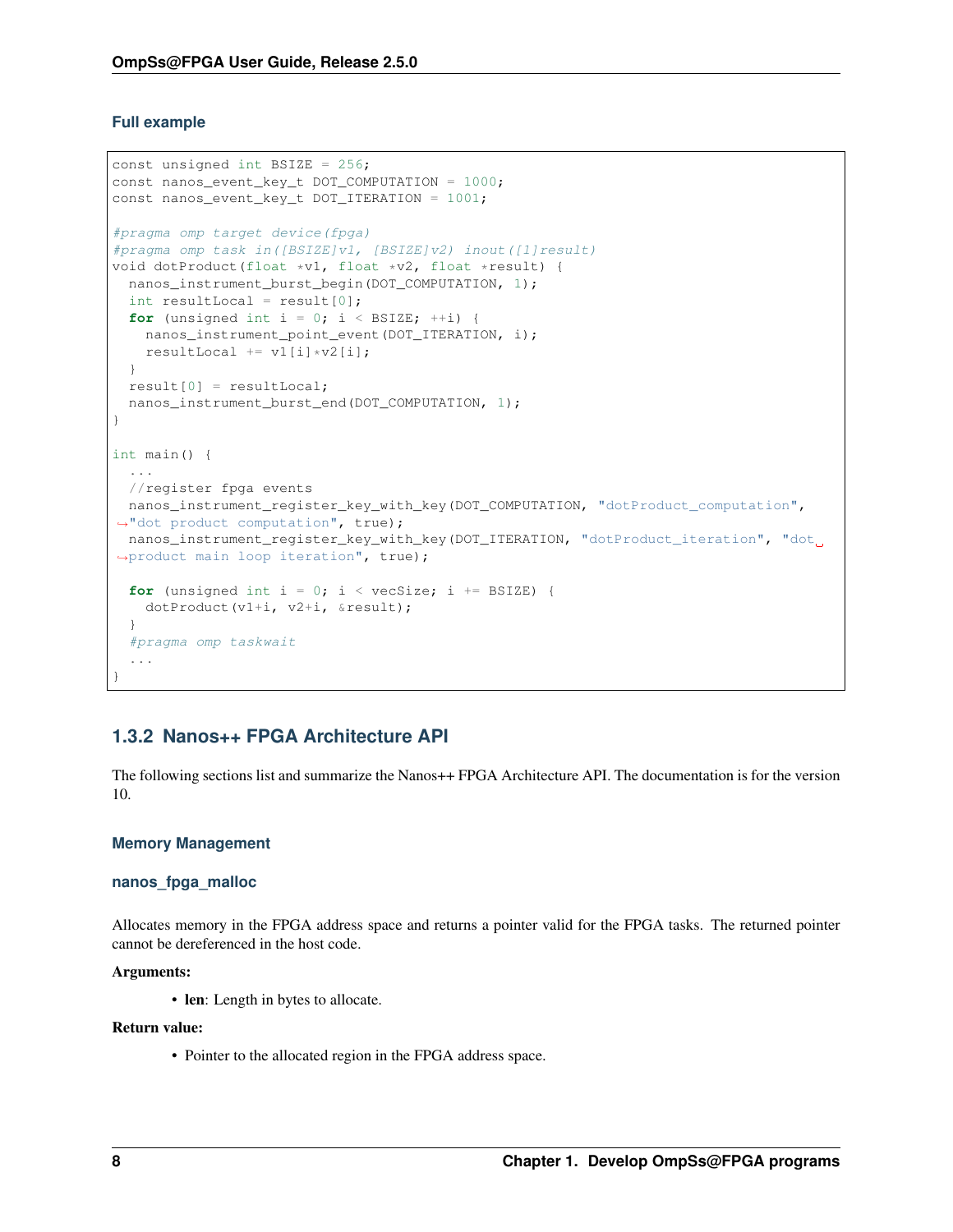```
void * nanos_fpga_malloc(
   size_t len
);
```
#### **nanos\_fpga\_free**

```
void nanos_fpga_free(
   void * fpgaPtr
);
```
#### **nanos\_fpga\_memcpy**

```
typedef enum {
   NANOS_COPY_HOST_TO_FPGA,
   NANOS_COPY_FPGA_TO_HOST
} nanos_fpga_memcpy_kind_t;
void nanos_fpga_memcpy(
   void * fpgaPtr,
   void * hostPtr,
   size_t len,
   nanos_fpga_memcpy_kind_t kind
);
```
#### **Periodic tasks**

#### **nanos\_get\_periodic\_task\_repetition\_num**

This Nanos++ API can be called inside an FPGA task.

Returns the current repetition number inside a periodic task. First execution in the repetition 1. It will return a 0 if called outside a periodic task.

unsigned int nanos\_get\_periodic\_task\_repetition\_num();

#### **nanos\_cancel\_periodic\_task**

This Nanos++ API can be called inside an FPGA task.

Aborts the remaining repetitions of a periodic task and finishes it at the end of task code.

void nanos\_cancel\_periodic\_task();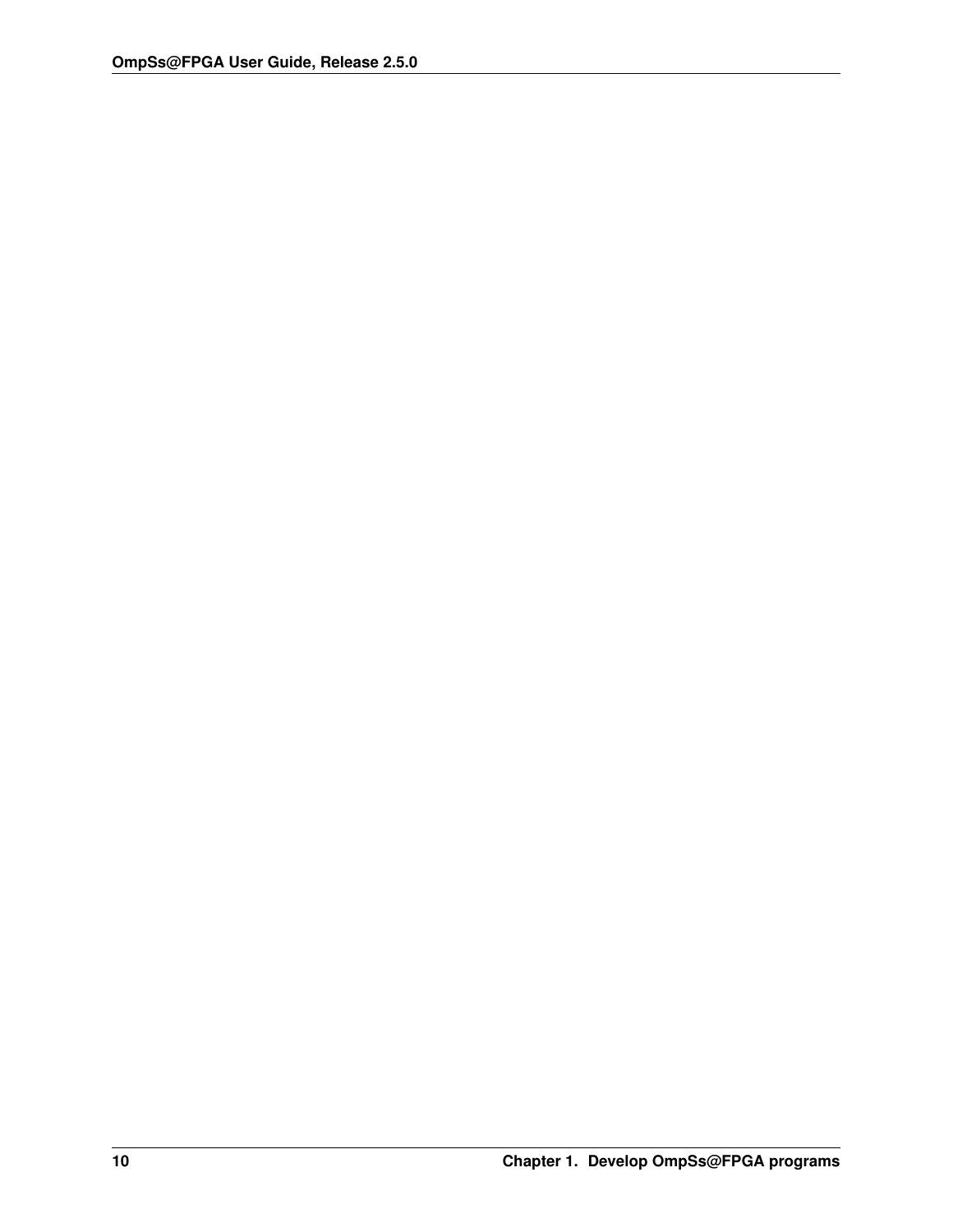**CHAPTER**

# **COMPILE OMPSS@FPGA PROGRAMS**

<span id="page-14-4"></span><span id="page-14-0"></span>To compile an OmpSs@FPGA program you should follow the general OmpSs compilation procedure using the Mercurium compiler. More information is provided in the OmpSs User Guide [\(https://pm.bsc.es/ftp/ompss/doc/user-guide/](https://pm.bsc.es/ftp/ompss/doc/user-guide/compile-programs.html) [compile-programs.html\)](https://pm.bsc.es/ftp/ompss/doc/user-guide/compile-programs.html). The following sections detail the specific options of Mercurium to generate the binaries, bitstream and boot files.

The entire list of Mercurium options for the FPGA phase is available here:

# <span id="page-14-1"></span>**2.1 Mercurium FPGA Phase options**

The following sections list and summarize the Mercurium options from the FPGA Phase.

### <span id="page-14-2"></span>**2.1.1 force\_fpga\_periodic\_support**

Force enabling the periodic tasks support in all FPGA task accelerators. This feature is only enabled in the FPGA task accelerators that require it (the target directive has the period or num\_repetitions caluses). Usage example:

```
fpgacc --ompss --bitstream-generation src/dotproduct.c -o dotproduct \
  --Wf,--board=zedboard --variable=force_fpga_periodic_support:1
```
### <span id="page-14-3"></span>**2.1.2 fpga\_check\_limits\_memory\_port**

[Available in release 2.5.0] Controls whether the limits of local variables should be enforced when fullfilled using the shared memory port. This means, checking that data is not wrote/read behind the local variable limits. This happens when the variable width is not multiple of shared memory port width. By default the check is enabled. Usage example to disable the check:

```
fpgacc --ompss --bitstream-generation src/dotproduct.c -o dotproduct --Wf,--
˓→board=zedboard \
  --variable=fpga_memory_port_width:128 --variable=fpga_check_limits_memory_port:0
```
Warning: This option can reduce the resources usage, but the application must ensure that the localmem variables have widths multiple of the shared memory port width.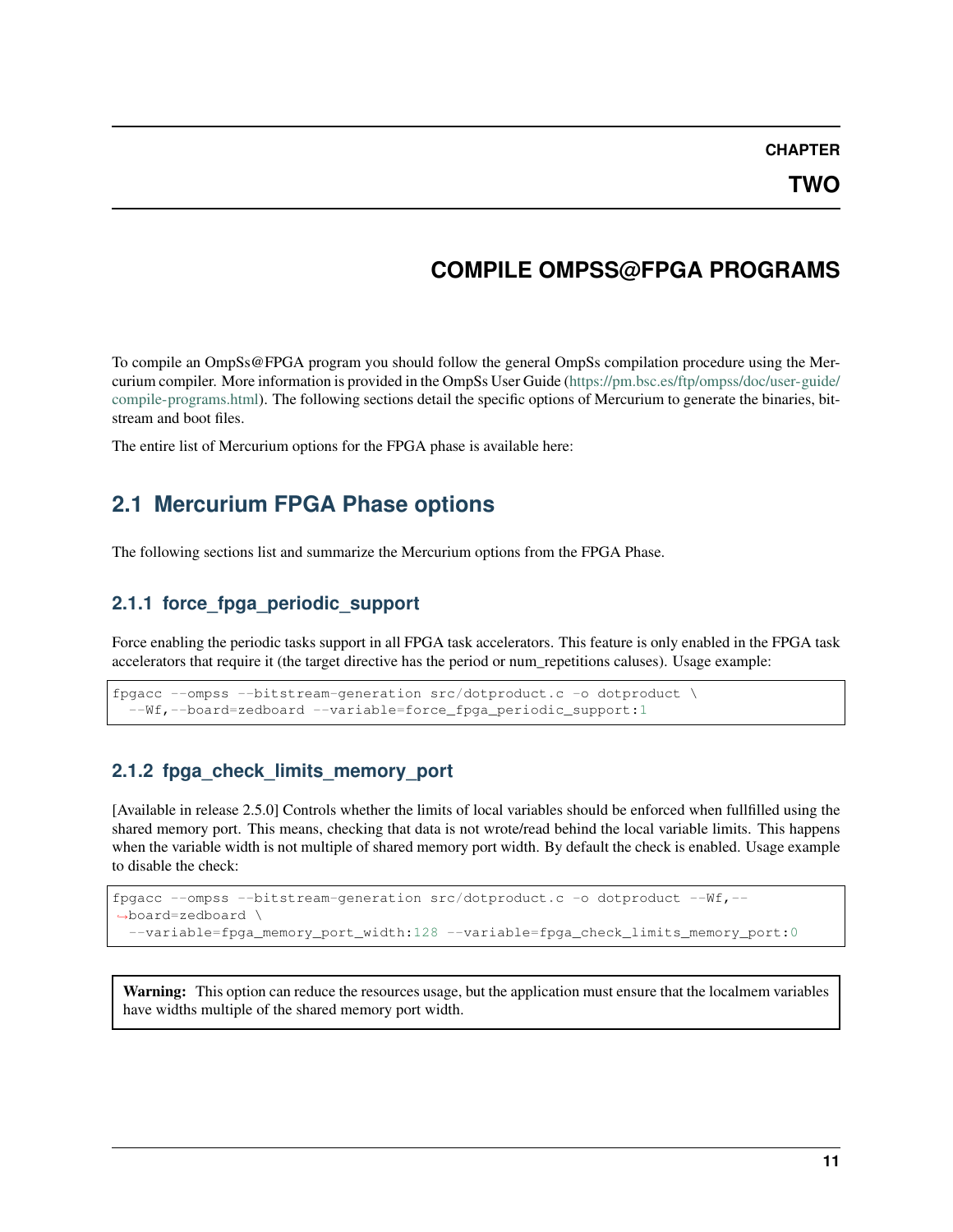### <span id="page-15-0"></span>**2.1.3 fpga\_ignore\_deps\_task\_spawn**

Ignore the data dependences when spawning a task inside a FPGA task accelerator. This creates the task like it was annotated without data dependences. Note that this only affects the task spawn inside a FPGA task accelerator, not other devices which may spawn the task task. Usage example:

```
fpgacc --ompss --bitstream-generation src/dotproduct.c -o dotproduct \
  --Wf,--board=zedboard --variable=fpga_ignore_deps_task_spawn:1
```
### <span id="page-15-1"></span>**2.1.4 fpga\_memory\_port\_width**

Defines the width (in bits) of memory ports (only for wrapper localmem data) for FPGA task accelerators. Usage example:

```
fpgacc --ompss --bitstream-generation src/dotproduct.c -o dotproduct \
 --Wf,--board=zedboard --variable=fpga_memory_port_width:128
```
### <span id="page-15-2"></span>**2.1.5 fpga\_memory\_ports\_mode**

[Available in release 2.5.0] Changes the creation strategy of memory ports between dedicated (default) and type. The dedicated mode creates a port for each task parameter. The type mode creates a port for each parameter data type. Usage example:

```
fpgacc --ompss --bitstream-generation src/dotproduct.c -o dotproduct \
  --Wf,--board=zedboard --variable=fpga_memory_ports_mode:type
```
### <span id="page-15-3"></span>**2.1.6 fpga\_unaligned\_memory\_port**

[Available in release 2.3.0] Enables the logic to support unaligned memory regions handled by the shared memory port. This option only has effect when the fpga\_memory\_port\_width option is also present. Usage example:

```
fpgacc --ompss --bitstream-generation src/dotproduct.c -o dotproduct \
  --Wf,--board=zedboard --variable=fpga_memory_port_width:128 \
  --variable=fpga_unaligned_memory_port:1
```
Warning: This option will increase the resources consumption of FPGA wrappers. However, it may be mandatory depending on application data partition.

### <span id="page-15-4"></span>**2.1.7 fpga\_unordered\_args**

[Available in release 2.5.0] Controls whether the support for handling the task argument out of order must be implemented or not. By default it is enabled, the HLS generation remains equal to previous releases. Usage example to disable the support:

```
fpgacc --ompss --bitstream-generation src/dotproduct.c -o dotproduct \
  --Wf,--board=zedboard --variable=fpga_unordered_args:0
```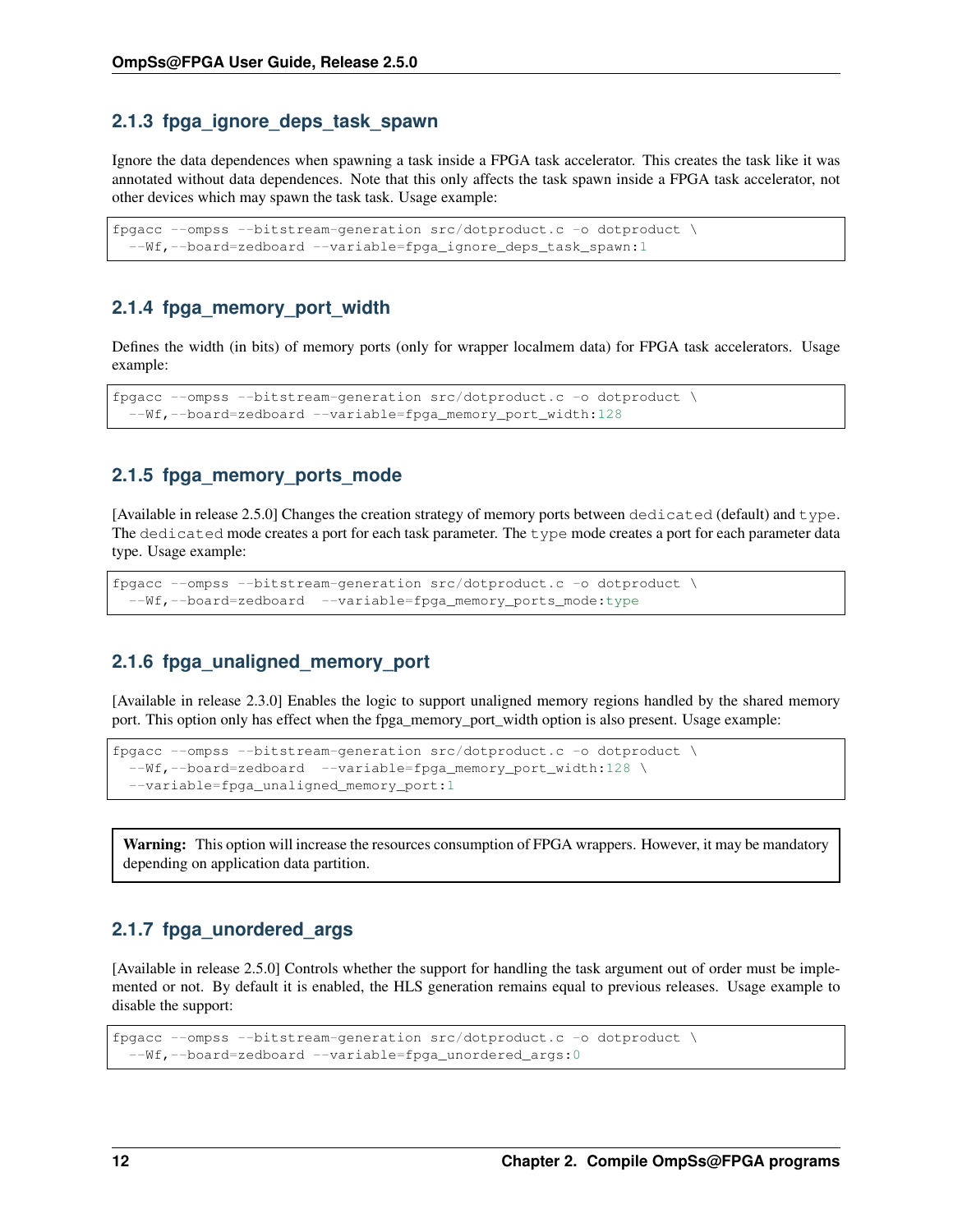# <span id="page-16-0"></span>**2.2 Binaries**

There are two specific Mercurim front-ends for the FPGA devices:

- fpgacxx for C++ applications.
- fpgacc for C applications.

# <span id="page-16-1"></span>**2.3 Bitstream**

Note: Mercurium expects the Accelerator Integration Tool (AIT, formerly autoVivado) to be available on the PATH, if not the linker will fail. Moreover, AIT expects VivadoHLS and Vivado to be available in the PATH.

Warning: Sourcing the Vivado settings.sh file may break the cross-compilation toolchain. Instead, just add the directory of vivado binaries in the PATH.

To generate the bitstream, you should enable the bitstream generation in the Mercurium compiler (using the –bitstreamgeneration flag) and provide it the FPGA linker (aka AIT) flags with  $-\nu \in \mathbb{R}$  option. If the FPGA linker flags does not contain the  $-b$  (or  $-b$  oard) and  $-n$  (or  $-c$ name) options, Mercurim will not launch AIT.

For example, to compile the dotproduct application, in debug mode, for the Zedboard, with a target frequency of 100Mhz, you can use the following command:

```
arm-linux-gnueabihf-fpgacc --debug --ompss --bitstream-generation \
 src/dotproduct.c -o dotproduct-d \
  --Wf,"--board=zedboard,--clock=100,--name=dotproduct,--hwruntime=som"
```
### <span id="page-16-2"></span>**2.3.1 HW Instrumentation**

You can use the  $--instrument$  (or  $--instrumentation$ ) option of Merciurim to enable the HW instrumentation generation. The instrumentation can be generated and not used when running the application, but if you generate the bitstream without instrumentation support you will not be able to instrument the executions in the FPGA accelerators. Note that the application binary also has to be compiled with the  $-$ -instrument (or  $-$ instrumentation) option.

For example, the previous compilation command with the instrumentation available will be:

```
arm-linux-gnueabihf-fpgacc --instrument --ompss --bitstream-generation \
 src/dotproduct.c -o dotproduct-d \
  --Wf,"--board=zedboard,--clock=100,--name=dotproduct,--hwruntime=som"
```
### <span id="page-16-3"></span>**2.3.2 Shared memory port**

By default, Mercurium generates an independent port to access the main memory for each task argument. Moreover, the bit-width of those ports equals to the argument data type width. This can result in a huge interconnection network when there are several task accelerators or they have several non-scalar arguments.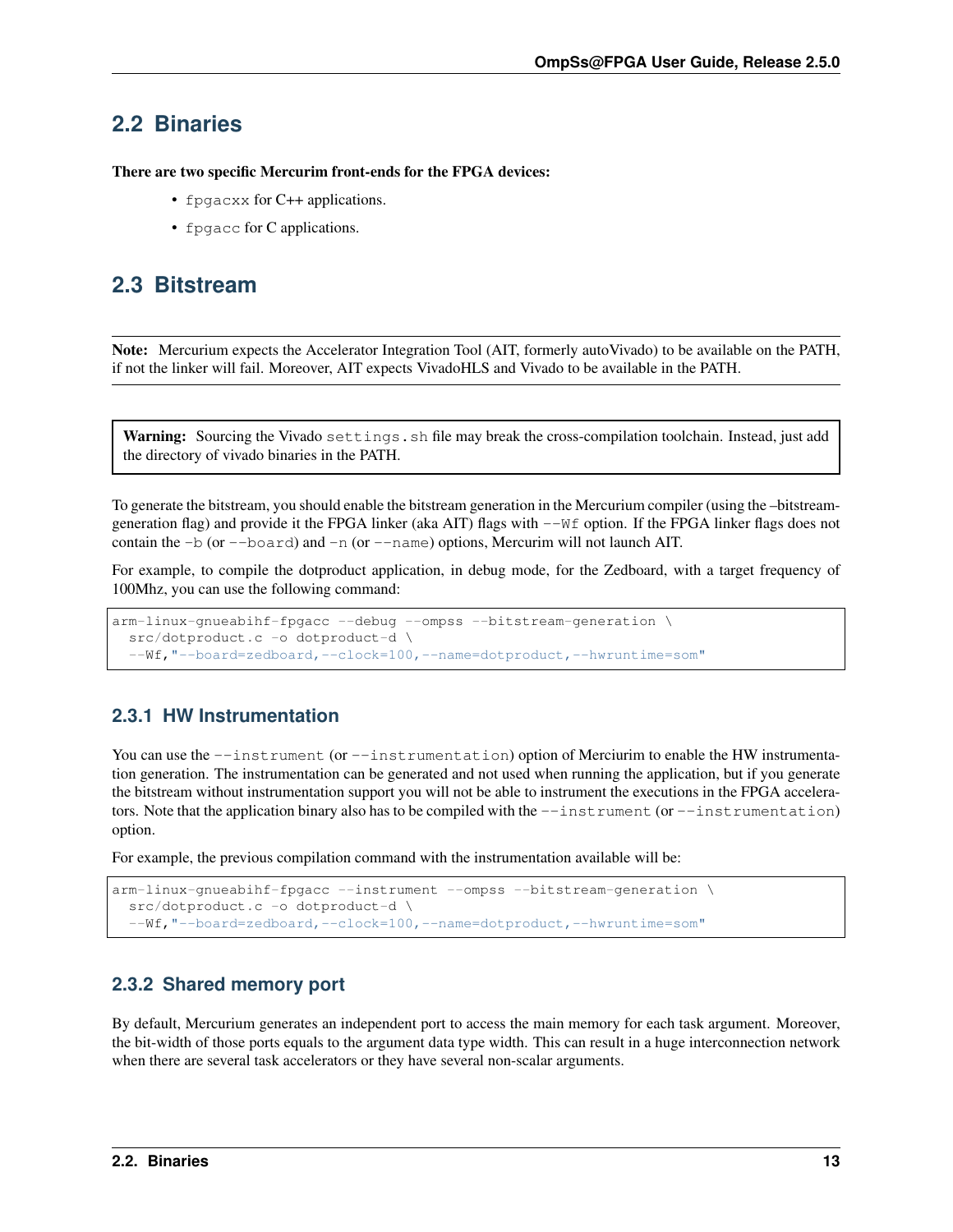<span id="page-17-1"></span>This behavior can be modified to generate unique shared port to access the main memory between all task arguments. This is achieved with the fpga\_memory\_port\_width option of Merciurim which defines the desired bit-width of the shared port. The value must be a common multiple of the bit-widths for all task arguments.

The usage of the Mercurium variable to generate a 128 bit port in the previous dotproduct command will be like:

```
arm-linux-gnueabihf-fpgacc --ompss --bitstream-generation \
 src/dotproduct.c -o dotproduct-d \
 --variable=fpga_memory_port_width:128 \
  --Wf,"--board=zedboard,--clock=100,--name=dotproduct,--hwruntime=som"
```
# <span id="page-17-0"></span>**2.4 Boot Files**

Some boards do not support loading the bitstream into the FPGA after the boot, therefore the boot files should be updated and the board rebooted. This step is not needed for the z7000 family of devices as the bitstream can be loaded after boot. AIT supports the generation of boot files for some boards but the step is disabled by default and should be enabled by hand.

First, you need to set the following environment variables:

- PETALINUX\_INSTALL. Petalinux installation directory.
- PETALINUX\_BUILD. Petalinux project directory. See *[Create boot files for ultrascale](#page-20-0)* to have more information about how to setup a petalinux project build.

Then you can invoke AIT with the same options provided in  $-\forall f$  and the following new options: --from\_step=boot --to\_step=boot. Also, you may directly add the --to\_step=boot option in --Wf during the Mercurium launch.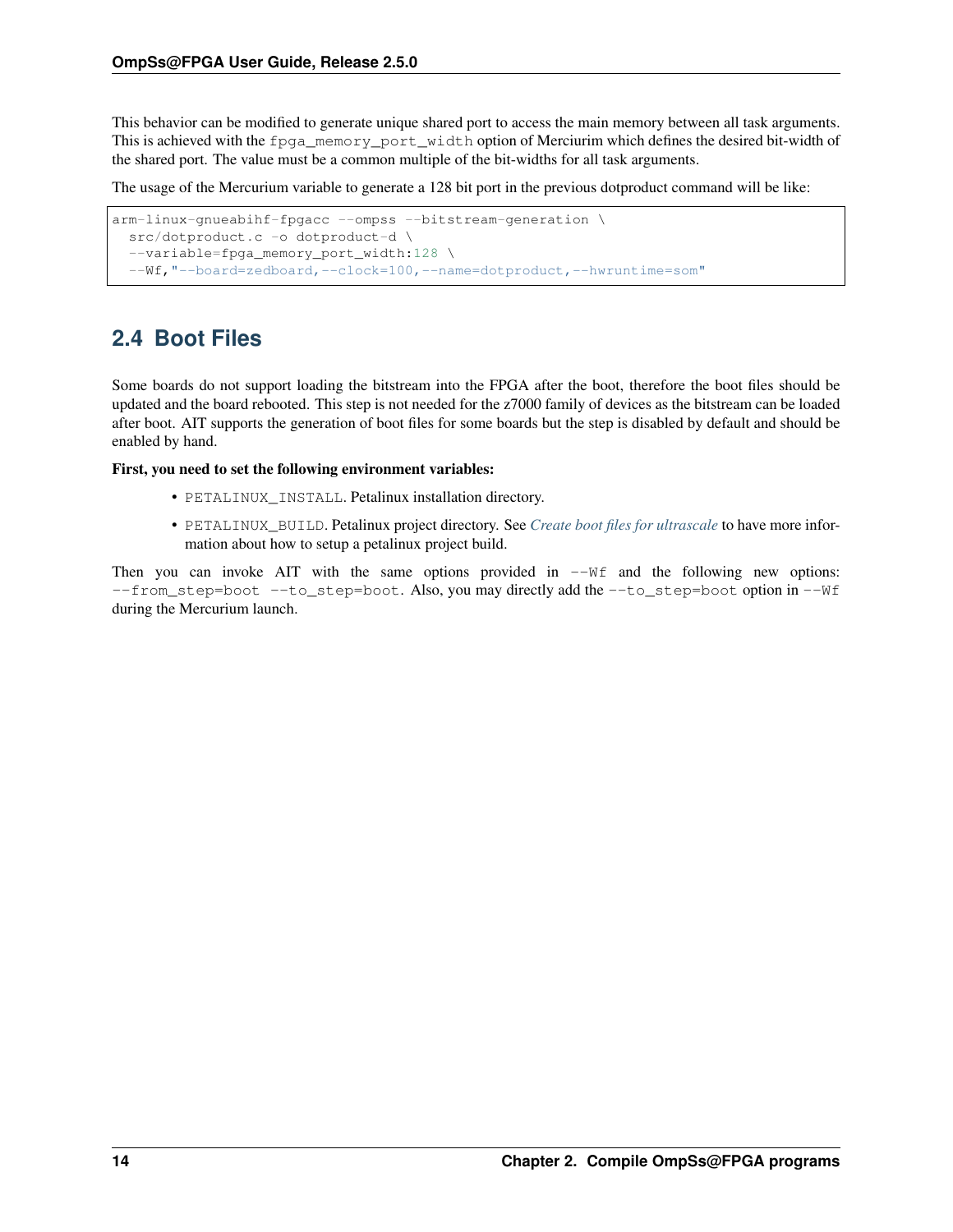**CHAPTER**

**THREE**

# **RUNNING OMPSS@FPGA PROGRAMS**

<span id="page-18-3"></span><span id="page-18-0"></span>To run an OmpSs@FPGA program you should follow the general OmpSs run procedure. More information is provided in the OmpSs User Guide [\(https://pm.bsc.es/ftp/ompss/doc/user-guide/run-programs.html\)](https://pm.bsc.es/ftp/ompss/doc/user-guide/run-programs.html).

# <span id="page-18-1"></span>**3.1 Nanos++ FPGA Architecture options**

The Nanos++ behavior can be tuned with different environment options. They are summarized and briefly described in the Nanos++ help  $(nan \alpha x - -h \neq p)$ . The FPGA architecture options are also available at:

### <span id="page-18-2"></span>**3.1.1 Nanos++ FPGA Architecture options**

The Nanos++ behavior can be tuned with different environment options. They are summarized and briefly described in the Nanos++ help, the FPGA architecture section is shown below:

```
FPGA spefific options
NX_ARGS options
   --fpga-alloc-align [=]<integer + suffix>
    FPGA allocation alignment (def: 16)
  --fpga-alloc-pool-size [=]<integer + suffix>
    FPGA device memory pool size (def: 512MB)
   --fpga-create-callback --no-fpga-create-callback
    Register the task creation callback during the plugin initialization (def: false
\rightarrow- automatically enabled when needed)
   --fpga-create-callback-disable --no-fpga-create-callback-disable
    Disable the registration of the task creation callback to handle task creation.
˓→from the FPGA (def: false)
   --fpga-disable --no-fpga-disable
    Disable the support for FPGA accelerators and allocator
  --fpga-enable --no-fpga-enable
    Enable the support for FPGA accelerators and allocator
  --fpga-finish-task-burst [=]<integer>
    Max number of tasks to be finalized in a burst when limit is reached (def: 8)
  --fpga-helper-threads [=]<integer>
    Defines de number of helper threads managing fpga accelerators (def: 1)
  --fpga-hybrid-worker --no-fpga-hybrid-worker
    Allow FPGA helper thread to run smp tasks (def: enabled)
   --fpga-idle-callback --no-fpga-idle-callback
    Perform fpga operations using the IDLE event callback of Event Dispatcher (def:
˓→enabled)
   --fpa-instrumentation-buffer-size [=]<integer + suffix>
    Maximum number of events to be saved from a FPGA task (def: 170)
```
(continues on next page)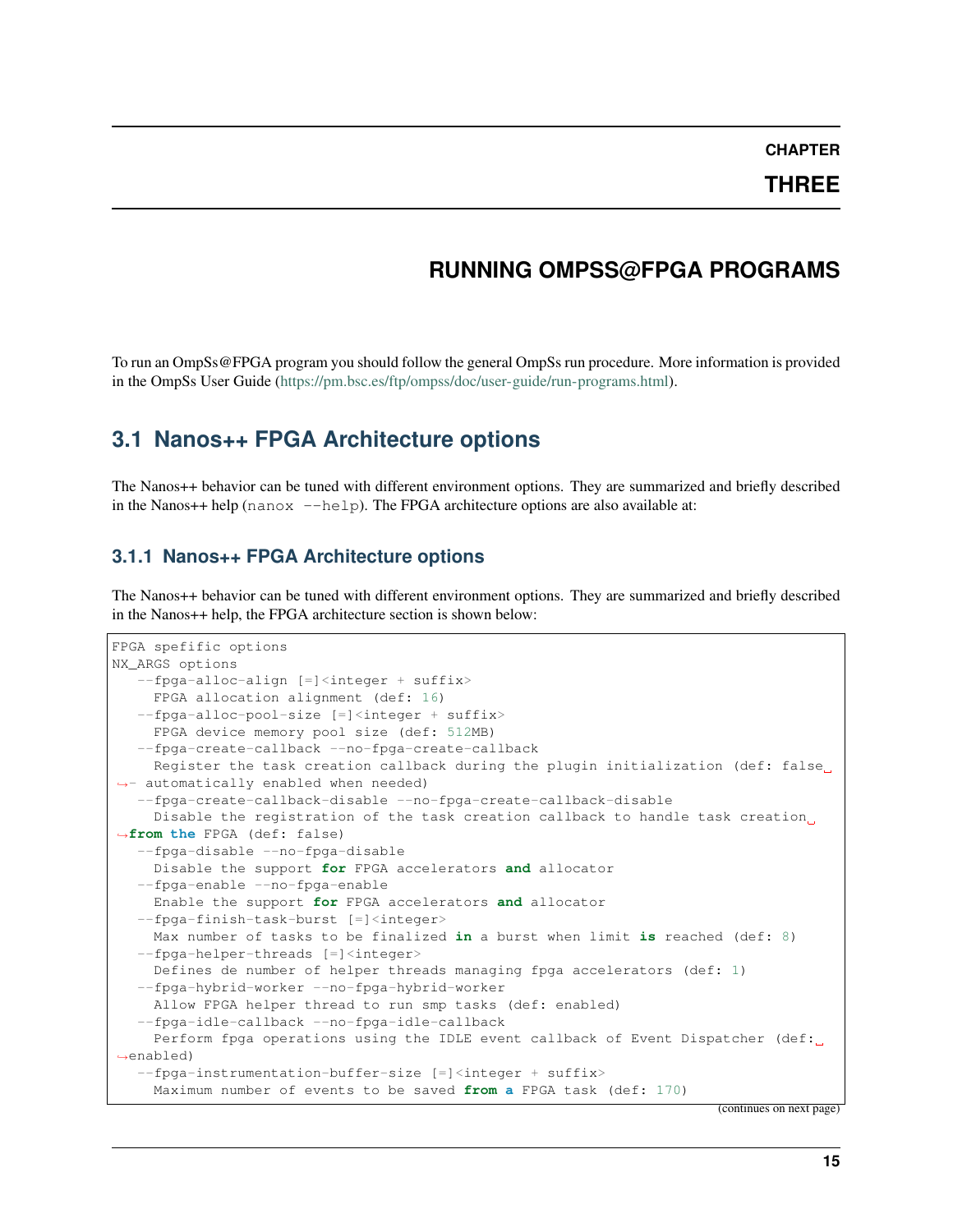(continued from previous page)

```
--fpga-instrumentation-callback --no-fpga-instrumentation-callback
     Handle the FPGA instrumentation using the IDLE event callback of Event
˓→Dispatcher (def: enabled)
   --fpga-max-pending-tasks [=]<integer>
    Number of tasks allowed to be pending finalization for an fpga accelerator (def:
\rightarrow4)
   --fpga-max-threads-callback [=]<integer>
    Max. number of threads concurrently working in the FPGA IDLE callback (def: 1)
   --fpga-num [=]<integer>
    Defines de number of FPGA acceleratos to use (def: #accels from libxtasks)
Environment variables
  NX_FPGA_ALLOC_ALIGN = <integer + suffix>
    FPGA allocation alignment (def: 16)
  NX_FPGA_ALLOC_POOL_SIZE = \langleinteger + suffix>
    FPGA device memory pool size (def: 512MB)
  NX_FPGA_DISABLE = yes/no
    Disable the support for FPGA accelerators and allocator
  NX_FPGA_ENABLE = yes/no
     Enable the support for FPGA accelerators and allocator
  NX_FPGA_FINISH_TASK_BURST = <integer>
    Max number of tasks to be finalized in a burst when limit is reached (def: 8)
  NX_FPGA_HELPER_THREADS = <integer>
    Defines de number of helper threads managing fpga accelerators (def: 1)
  NX_FPGA_HYBRID_WORKER = yes/no
    Allow FPGA helper thread to run smp tasks (def: enabled)
  NX_FPGA_INSTRUMENTATION_BUFFER_SIZE = <integer + suffix>
    Maximum number of events to be saved from a FPGA task (def: 170)
  NX FPGA MAX PENDING TASKS = \langleinteger>
    Number of tasks allowed to be pending finalization for an fpga accelerator (def:
\leftrightarrow4)
  NX_FPGA_MAX_THREADS_CALLBACK = <integer>
     Max. number of threads concurrently working in the FPGA IDLE callback (def: 1)
  NX_FPGA_NUM = <integer>
    Defines de number of FPGA acceleratos to use (def: #accels from libxtasks)
```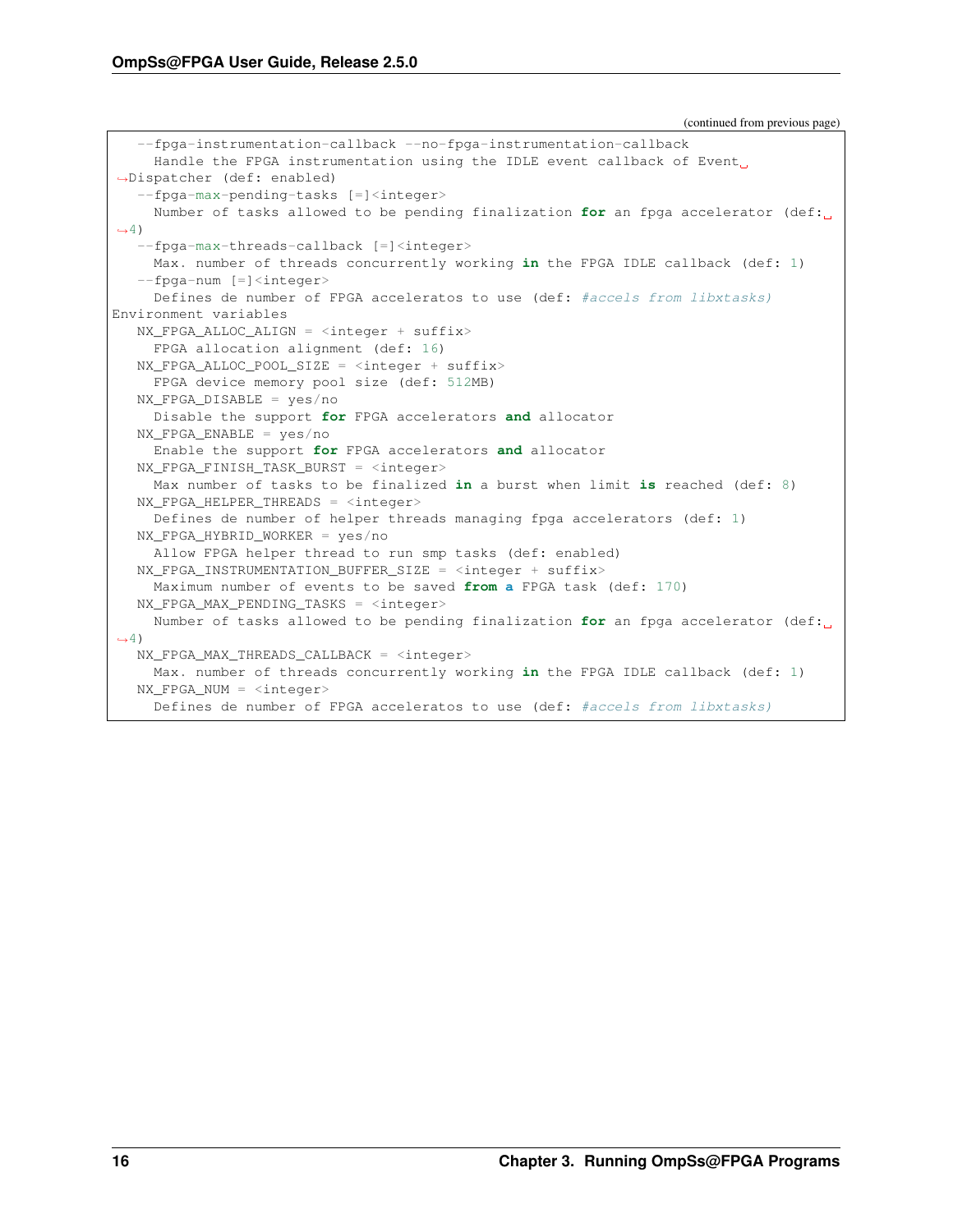**CHAPTER**

# **CREATE BOOT FILES FOR ULTRASCALE**

<span id="page-20-0"></span>The newer versions of the Accelerator Integration Tool (AIT, formerly autoVivado) support the automatic generation of boot files for some boards. This includes the steps in *[Petalinux \(2016.3\) build for a custom hdf](#page-23-0)* or *[Petalinux \(2018.3\)](#page-24-2) [build for a custom hdf](#page-24-2)* , which are the ones repeated for every BOOT.BIN generation. The steps in *[Petalinux project](#page-20-3) [setup](#page-20-3)* are needed to setup the petalinux project build environment. Assuming that you have a valid petalinux build, you can use the ait functionality with the following points:

- Add the option --to\_step=boot when calling ait.
- Provide the Petalinux installation and project directories using the following environment variables:
	- PETALINUX\_INSTALL Petalinux installation directory.
	- PETALINUX\_BUILD Petalinux project directory.

The following sections explain how to build a petalinux project and how to generate a BOOT.BIN using this project.

# <span id="page-20-1"></span>**4.1 Prerequisites**

- Petalinux installer [\(https://www.xilinx.com/products/design-tools/embedded-software/petalinux-sdk.html\)](https://www.xilinx.com/products/design-tools/embedded-software/petalinux-sdk.html).
- Vivado handoff file (hdf) from a synthesized Vivado project.

### <span id="page-20-2"></span>**4.1.1 Petalinux installation**

Petalinux is installed running its auto-installer package:

```
./petalinux-v2016.3-final-installer.run
```
After installation, you should source the petalinux environment file. Usually, this needs to be done every time you want to run from a new terminal. Note that the petalinux settings may change the ARM cross compilers breaking the OmpSs@FPGA tool-chain.

```
source <petalinux install dir>/settings.sh
```
# <span id="page-20-3"></span>**4.2 Petalinux project setup**

The following steps should be executed once. After them, you will be able to build different boot files just using the AIT option or executing the steps in any of the following sections: *[Petalinux \(2016.3\) build for a custom hdf](#page-23-0)* (for Petalinux 2016.3) or *[Petalinux \(2018.3\) build for a custom hdf](#page-24-2)* (for Petalinux 2018.3).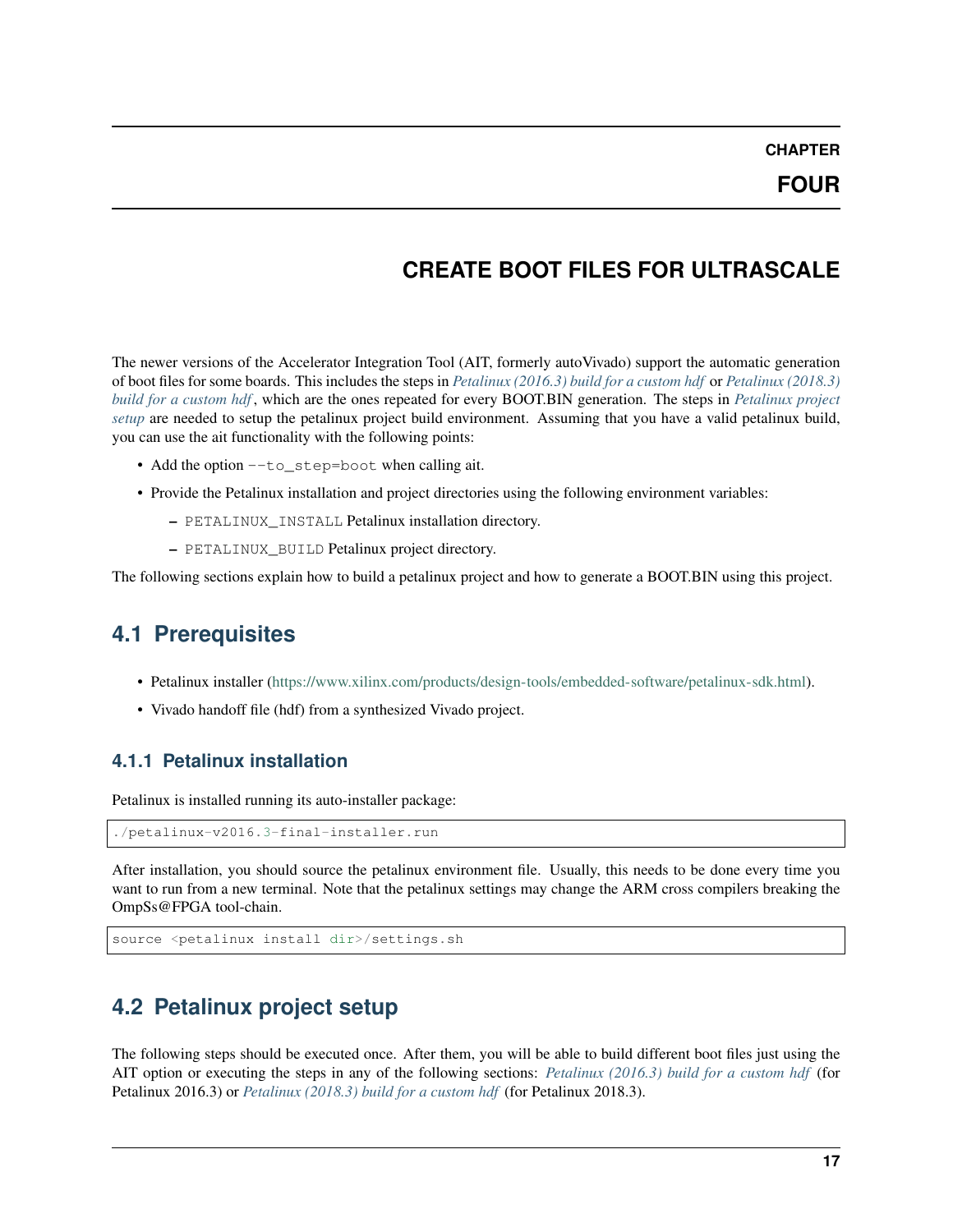### <span id="page-21-3"></span><span id="page-21-0"></span>**4.2.1 Unpack the bsp**

Unpack the bsp to create the petalinux project.

```
petalinux-create -t project -s <path to petalinux bsp>
```
### <span id="page-21-1"></span>**4.2.2 [Optional] Fix known problems in AXIOM-ZU9EG-2016.3 project**

Here are some patches for known problems:

#### **Problem downloading Root FS**

There is a problem during the BSP build when the scripts try to download the rootfs image from the Axiom webservers. The problem is that the download script checks that the server is alive with a ping and the AXIOM server is not responding to such type of traffic.

Patch file (axiom\_bsp\_patch\_00.diff)

### <span id="page-21-2"></span>**4.2.3 [Optional] Modify the FSBL to have the Fallback system**

We developed a modification of Xilinx First Stage Boot Loader (FSBL) to support a fallback boot to a valid known BOOT.BIN file. More information in:

#### **FSBL Fallback Mechanism**

We developed a modification of Xilinx First Stage Boot Loader (FSBL) to support a fallback boot to a valid known BOOT.BIN file. The idea is to have a mechanism to allow the boards boot using a known BOOT.BIN file after a failed boot due to the usage of a wrong/corrupted BOOT.BIN. Fallback mechanism operational flow is the following:

- Does the FLBK. TXT file exist in the root of the BOOT partition?
- Yes. Enter in fallback mode and boot using the FLBK. BIN file
- No. Create the FLBK. TXT file and follow with a regular boot (usually using the BOOT. BIN file).
- The OS should mount the boot partition and remove the FLBK. TXT file after each boot (aka a successful boot).

#### **FSBL Patch**

#### FSBL Patch file (fsbl\_patch\_v010.diff)

In addition to the patch, the read-only filesystem protection must be disabled before the BOOT.BIN generation to allow the fallback mechanism work. This can be done by editing the xparameters.h file (components/ bootloader/zynqmp\_fsbl/zynqmp\_fsbl\_bsp/psu\_cortexa53\_0/include/xparameters.h) and removing any definition of FILE\_SYSTEM\_READ\_ONLY pre-processor variable. Note that this header is re-generated/updated by petalinux tools in some steps. We need to ensure that it is properly edited when the bootloader is compiled, usually during the petalinux-build step.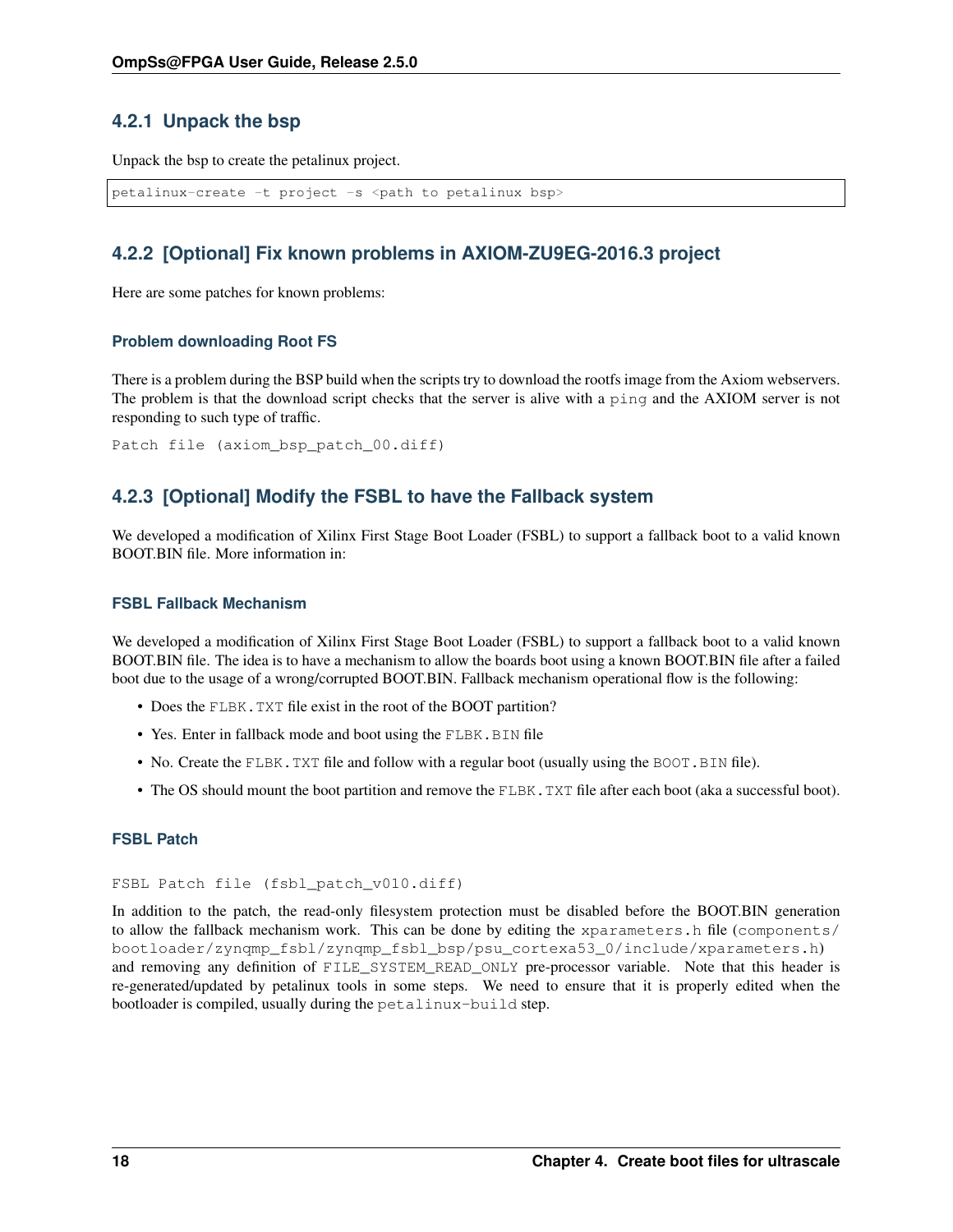#### **System cleanup service**

Systemctl service (remove-fsbl-flbk.service)

This service mounts the boot partition and removes the FSBL.TXT file created by the BSC FSBL. If the file is not removed, the next boot will use the FLBK.BIN file instead of BOOT.BIN. To install the service, copy the service file in the /etc/systemd/system/ folder and enable it with the following commands (they may require root privileges):

```
systemctl daemon-reload
systemctl enable remove-fsbl-flbk.service
systemctl start remove-fsbl-flbk.service
```
### <span id="page-22-0"></span>**4.2.4 Configure petalinux**

Run petalinux configuration. No changes need to be made to petalinux configuration, but this step has to be run.

```
export GIT_SSL_NO_VERIFY=1 #Ignore broken certificates
petalinux-config
```
After configuration this step, petalinux will download any needed files from external repositories.

### <span id="page-22-1"></span>**4.2.5 Configure linux kernel**

To enter the kernel configuration utility, run:

petalinux-config -c kernel

#### **[Optional] Enable Xilinx DMA driver**

Note: This step is only needed when the the use of DMA engines is desired.

Xilinx driver support has to be enabled in order to support Xilinx DMA engine devices. Usually, this is not needed as OmpSs@FPGA does not make use them to send tasks, neither information, between the host and the FPGA device. It can be enabled in: Device drivers  $\rightarrow$  DMA Engines Support  $\rightarrow$  Xilinx axi DMAS

#### Fix old kernels

In petalinux <2017, there is a known problem in the Xilinx DMA implementation. To fix it, download  $x \perp \ln x_{\text{max}}$ . c and replace it in <project dir>/build/linux/kernel/download/linux-4.6.0-AXIOM-v2016/ drivers/dma/xilinx/xilinx\_dma.c, when using a remote kernel, otherwise in <petalinux install dir>/components/linux-kernel/xlnx-4.6/drivers/dma/xilinx/xilinx\\_dma.c.

#### **[Optional] Increase the CMA (Contiguous Memory Area)**

You may want to increase the CMA size. It is used by Nanos<sup>++</sup> as memory for the FPGA device copies. Its size can be set in: Device drivers  $\rightarrow$  Generic Driver Options  $\rightarrow$  DMA Contiguous Memory Allocator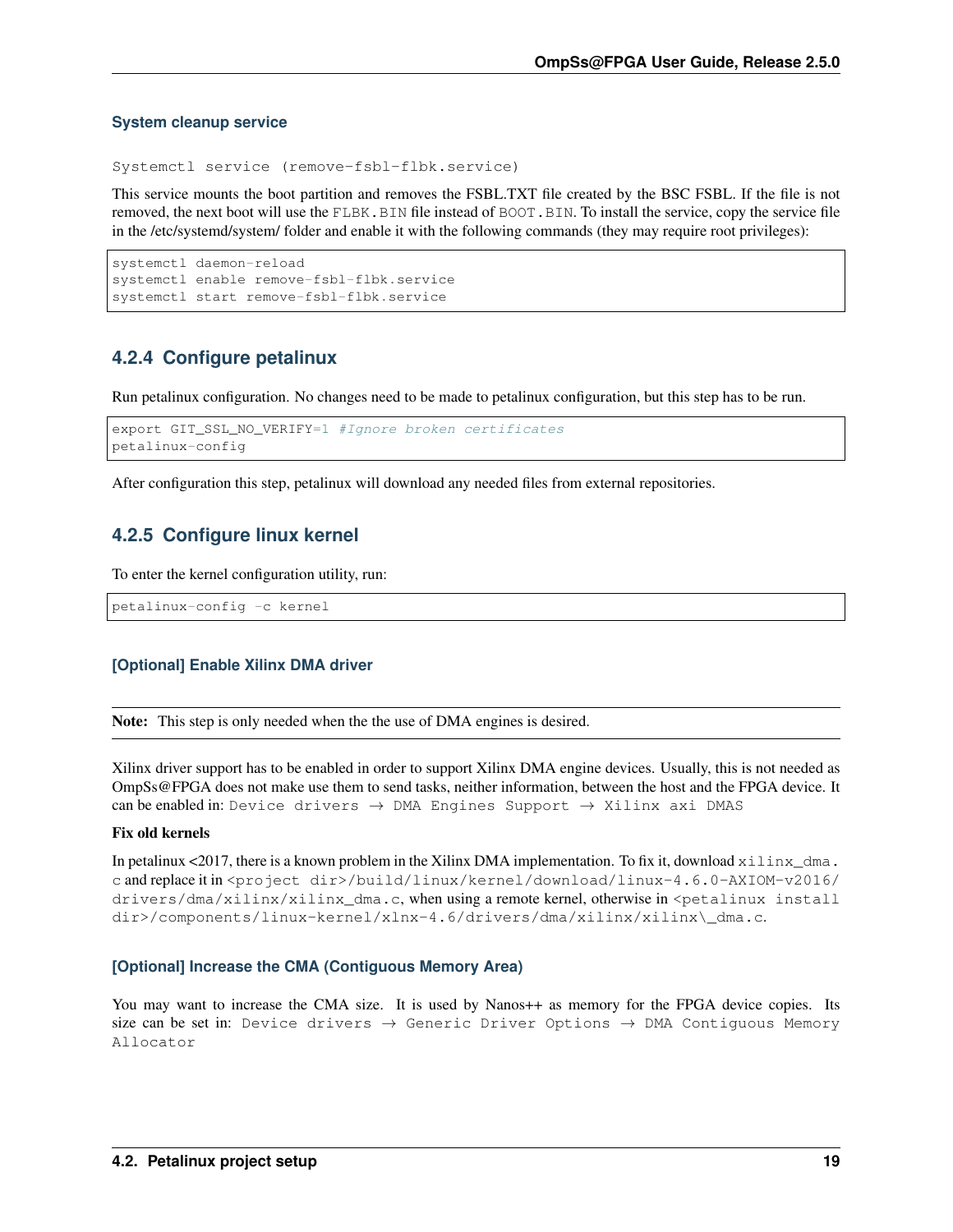# <span id="page-23-0"></span>**4.3 Petalinux (2016.3) build for a custom hdf**

Once petalinux project is setup, you can update it to contain a custom bitstream with your hardware. This steps can be repeated several times without executing again the steps in the *[Petalinux project setup](#page-20-3)* section. Moreover, AIT supports the automatic execution of the following steps as explained in the beginning of this page.

First, you need to import the hardware description file (hdf) in the petalinux project. This is done executing the following command in the root directory of the petalinux project build.

petalinux-config --get-hw-description <path to application hdf file>

### <span id="page-23-1"></span>**4.3.1 Add missing nodes to device tree**

Some nodes should be added to the device tree before compiling it.

#### **misc\_clk\_0**

Edit the file ./subsystems/linux/configs/device-tree/pl.dtsi to add or edit the node  $misc_clk_0$ . It should have the following contents (ensure that clock-frequency is correctly set):

```
misc_clk_0: misc_clk_0 {
  compatible = "fixed-clock";
  #clock-cells = <0>;
  clock-frequency = <200>;
};
```
#### **pl\_bsc.dtsi**

AIT will generate a pl\_bsc.dtsi file in the main Vivado project folder. This file contains the missing nodes in the amba\_pl based on your application build. This file must be copied in ./subsystems/linux/configs/ device-tree/ folder and included in ./subsystems/linux/configs/device-tree/system-conf. dtsi file.

For example, it will be located in test\_ait/Vivado/test/ folder if the project name is test.

### <span id="page-23-2"></span>**4.3.2 Build the Linux system**

When the project is correctly updated, you can build it with the following commands:

petalinux-build

#### **Error in fsbl compilation**

In some cases, fsbl compilation triggered during the petalinux build can fail. This is due to a bad cleanup from previous compilation. In this cases, a complete fsbl cleanup and a new build must be performed. Note, that this extra cleanup may collision with the steps described in *[\[Optional\] Modify the FSBL to have the Fallback system](#page-21-2)*.

```
petalinux-build -c bootloader -x mrproper
petalinux-build
```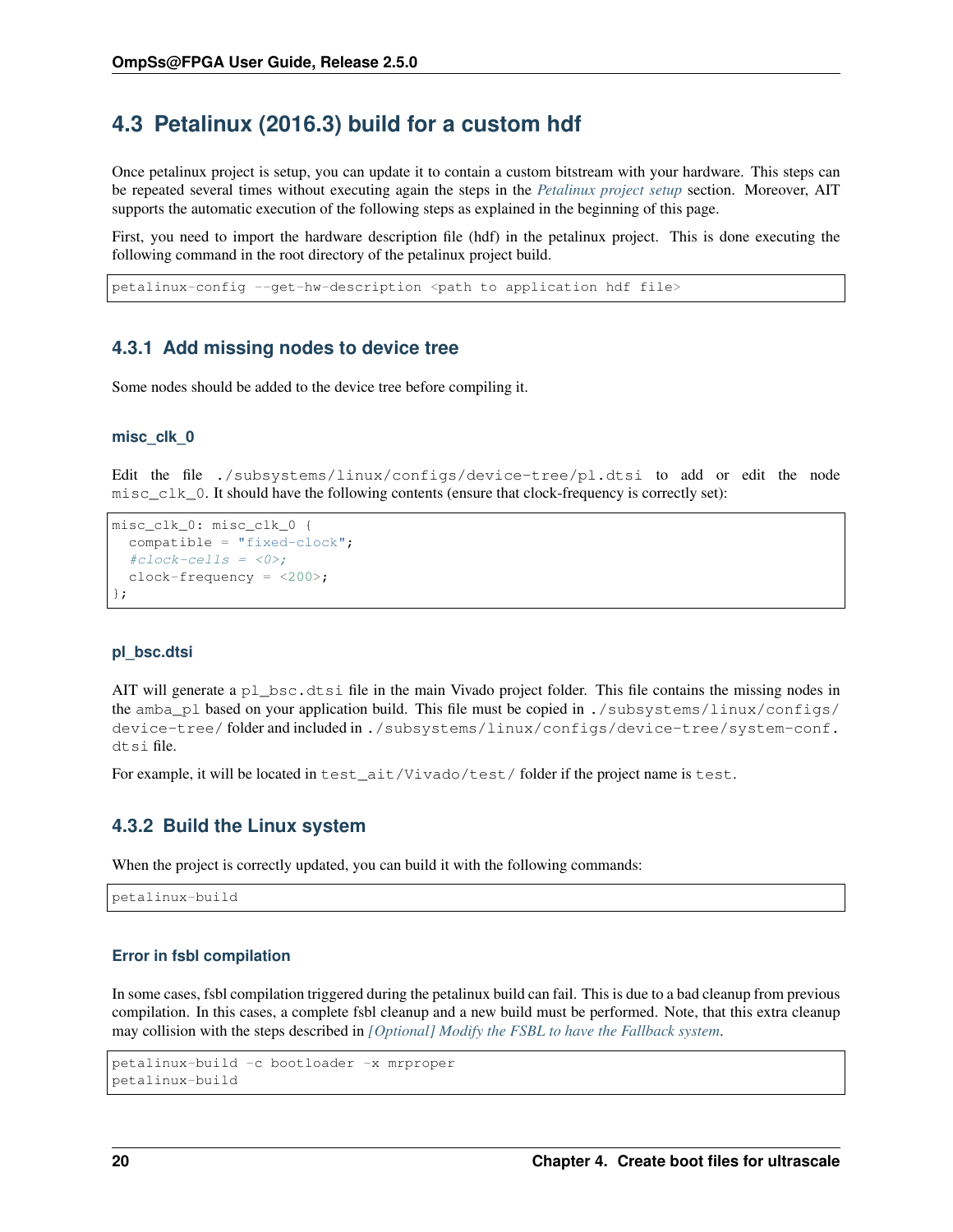### <span id="page-24-0"></span>**4.3.3 [Optional] Build PMU Firmware**

Run hsi (included in petalinux and Xilinx SDK).

hsi

Inside hsi run

```
set hwdsgn [open_hw_design <hardware.hdf>]
generate_app -hw $hwdsgn -os standalone -proc psu_pmu_0 -app zynqmp_pmufw -compile -
˓→sw pmufw -dir <dir_for_new_app>
```
**Warning:** As of vivado 2016.3 pmu firmware breaks Trenz's TEBF0808 boot

### <span id="page-24-1"></span>**4.3.4 Create BOOT.BIN file**

petalinux-package --force --boot --fsbl images/linux/zynqmp\_fsbl.elf --fpga <path to\_ ˓<sup>→</sup>application bit file> --u-boot images/linux/u-boot.elf cp BOOT.BIN images/linux/image.ub <path to boot partition>

When using PMU firmware, pmu binary has to be included in boot.bin file. To do so, add the  $-\text{pmufw}$  <pmufw. elf> argument to the petalinux-package command.

# <span id="page-24-2"></span>**4.4 Petalinux (2018.3) build for a custom hdf**

Once petalinux 2018.3 project is setup, you can update it to contain a custom bitstream with your hardware. This steps can be repeated several times without executing again the steps in the *[Petalinux project setup](#page-20-3)* section. Moreover, AIT supports the automatic execution of the following steps as explained in the beginning of this page.

First, you need to import the hardware description file (hdf) in the petalinux project. This is done executing the following command in the root directory of the petalinux project build.

petalinux-config --get-hw-description <path to application hdf file>

### <span id="page-24-3"></span>**4.4.1 Add missing nodes to device tree**

Some nodes should be added to the device tree before compiling it.

#### **pl\_bsc.dtsi**

AIT will generate a  $p_1$  bsc.dtsi file in the main Vivado project folder. This file contains the missing nodes in the amba\_pl based on your application build. For example, it will be located in test\_ait/Vivado/test/ folder if the project name is test. The contents of such file must be placed at the end of ./project-spec/meta-user/ recipes-bsp/device-tree/files/system-user.dtsi file. Note that any remaining contents from a previous build must be removed before. The follwoing commant will append the pl\_bsc.dtsi content at the end of system-user.dtsi file:

cat <path to vivado project>/pl\_bsc.dtsi >>project-spec/meta-user/recipes-bsp/device- ˓<sup>→</sup>tree/files/system-user.dtsi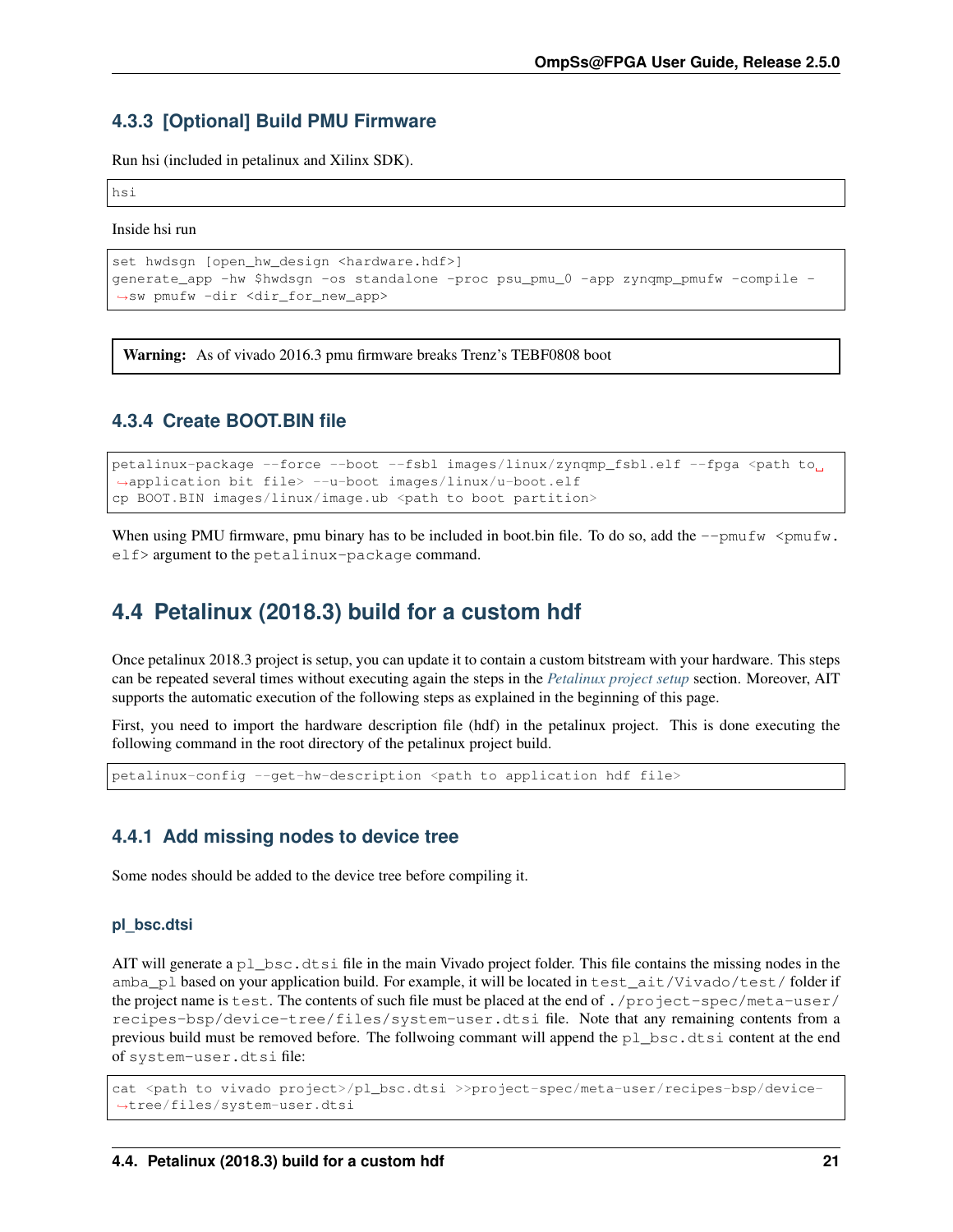### <span id="page-25-2"></span><span id="page-25-0"></span>**4.4.2 Build the Linux system**

When the project is correctly updated, you can build it with the following commands:

petalinux-build

### <span id="page-25-1"></span>**4.4.3 Create BOOT.BIN file**

```
petalinux-package --force --boot --fsbl images/linux/zynqmp_fsbl.elf --fpga <path to
˓→application bit file> --u-boot images/linux/u-boot.elf
cp BOOT.BIN images/linux/image.ub <path to boot partition>
```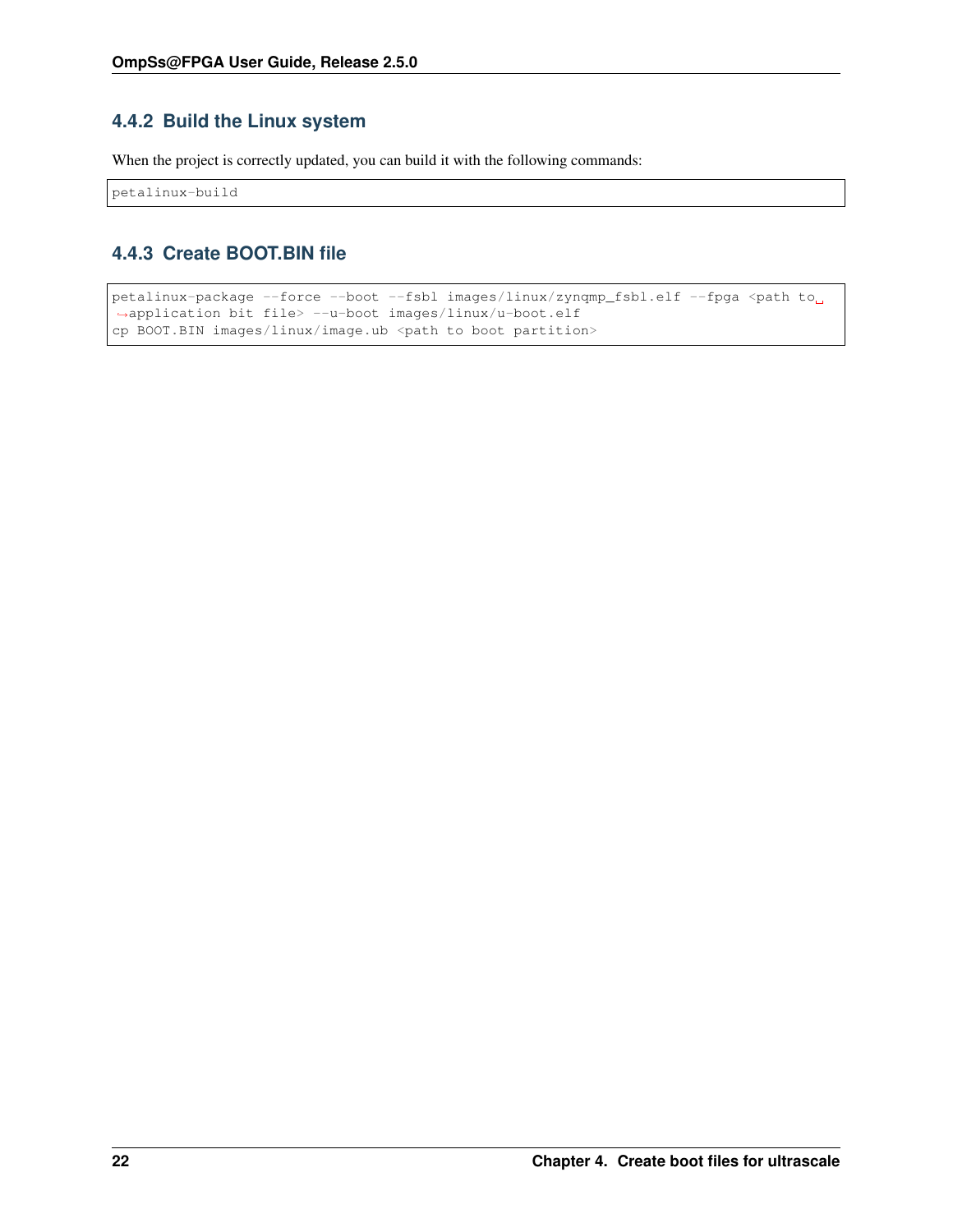### **CHAPTER**

# **CLUSTER INSTALLATIONS**

# <span id="page-26-4"></span><span id="page-26-1"></span><span id="page-26-0"></span>**5.1 Ikergune cluster installation**

The [OmpSs@FPGA releases](https://pm.bsc.es/gitlab/ompss-at-fpga/ompss-at-fpga-releases) are automatically installed in the Ikergune cluster. They are available through a module file for each target architecture. This document describes how to load and use the modules to compile an example application. Once the modules are loaded, the workflow in the Ikergune cluster should be the same as in the Docker images.

### <span id="page-26-2"></span>**5.1.1 General remarks**

- All software is installed in a version folder under the /apps directory.
- During the updates, the installation will not be available for the users' usage.
- Usually, the installation just takes 20 minutes.
- After the installation, an informative email will be sent.

# <span id="page-26-3"></span>**5.1.2 Module structure**

The ompss modules are:

- ompss/arm64\_fpga/*[release version]*
- ompss/arm32\_fpga/*[release version]*

Both require having some vivado loaded and a cross-gcc. For example, to load the toolchain for aarch64 git version we need to execute:

module load vivado gcc-arm/6.2.0\_aarch64 ompss/arm64\_fpga/git

And for ARM 32bits:

module load vivado gcc-arm/6.2.0\_gnueabihf ompss/arm32\_fpga/git

To list all available modules in the system run:

module avail

Other modules may be required to generate the boot files for some boards, for example: - petalinux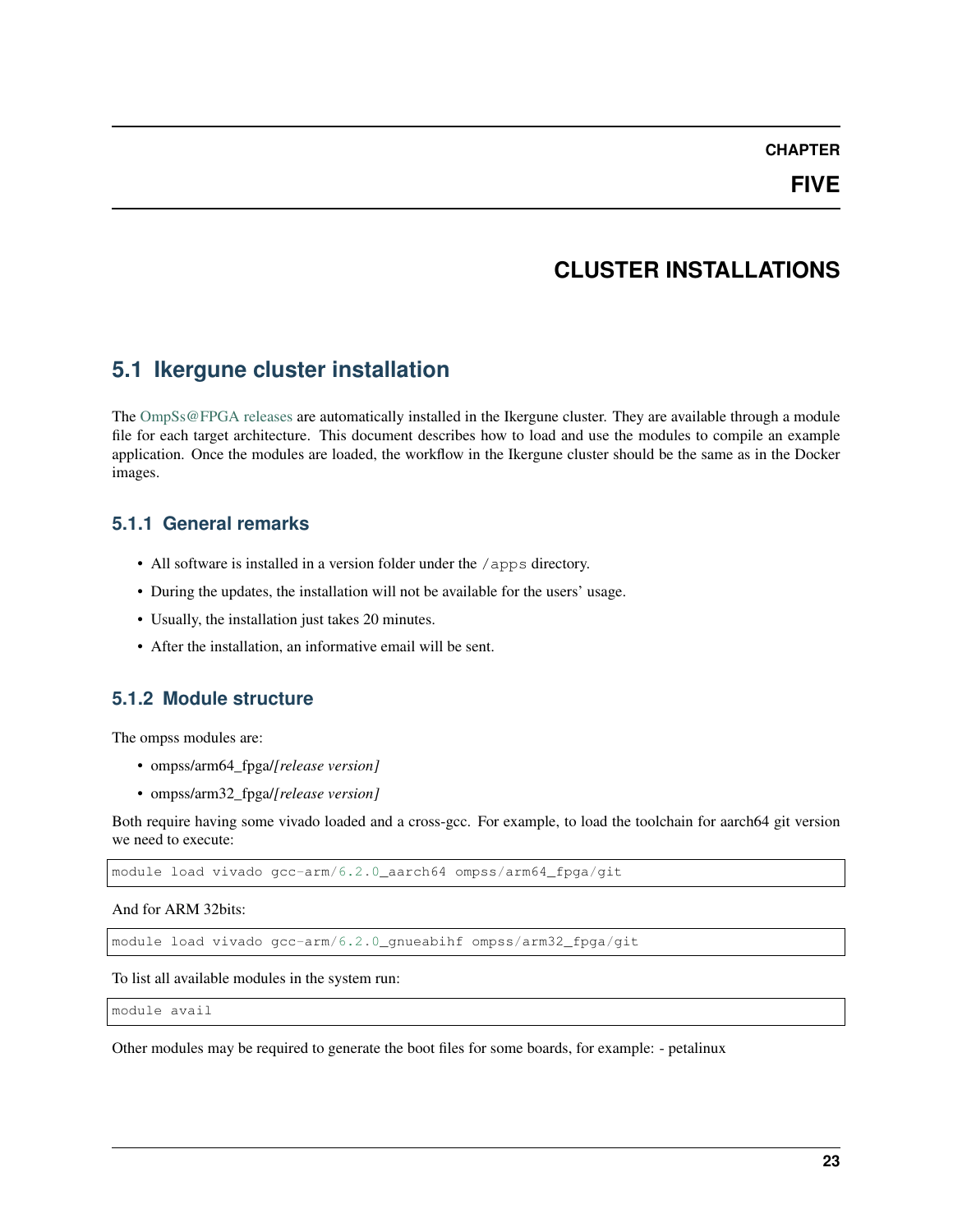### <span id="page-27-0"></span>**5.1.3 Build applications**

To generate an application binary and bitstream, you could refer to *[Compile OmpSs@FPGA programs](#page-14-0)* as the steps are general enough.

Note thet the appropriate modules need to be loaded. See *[Module structure](#page-26-3)*.

### <span id="page-27-1"></span>**5.1.4 Running applications**

#### **Log into a worker node (interactive jobs)**

Ikergune cluster uses SLURM in order to manage access to computation resources. Therefore, to log into a worker node, an allocation in one of the partitions have to be made.

There are 2 partitions in the cluster: \* ikergune-eth: arm32 zynq7000 (7020) nodes \* ZU102: Xilinx zcu102 board

In order to make an allocation, you must run salloc:

```
salloc -p [partition]
```
For instance:

```
salloc -p ikergune-eth
```
Then get the node that has been allocated for you:

squeue

The output should look similar to this:

| JOBID PARTITION | NAME.           | USER ST |                | TIME NODES NODELIST (REASON) |
|-----------------|-----------------|---------|----------------|------------------------------|
| 8547 ikergune-  | bash afilguer R |         | 16:57 1 Node-3 |                              |

Then, you can log into your node:

ssh ethNode-3

#### **Load ompss kernel module**

The ompss-fpga kernel module has to be loaded before any application using fpga accelerators can be run.

Kernel module binaries are provided in

/apps/[arch]/ompss/[release]/kernel-module/ompss\_fpga.ko

Where arch is one of:

- arm32
- arm64

release is one of the [ompss@fpga](mailto:ompss@fpga) releases currently installed.

For instance, to load the 32bit kernel module for the git release, run:

sudo insmod /apps/arm32/ompss/git/kernel-module/ompss\_fpga.ko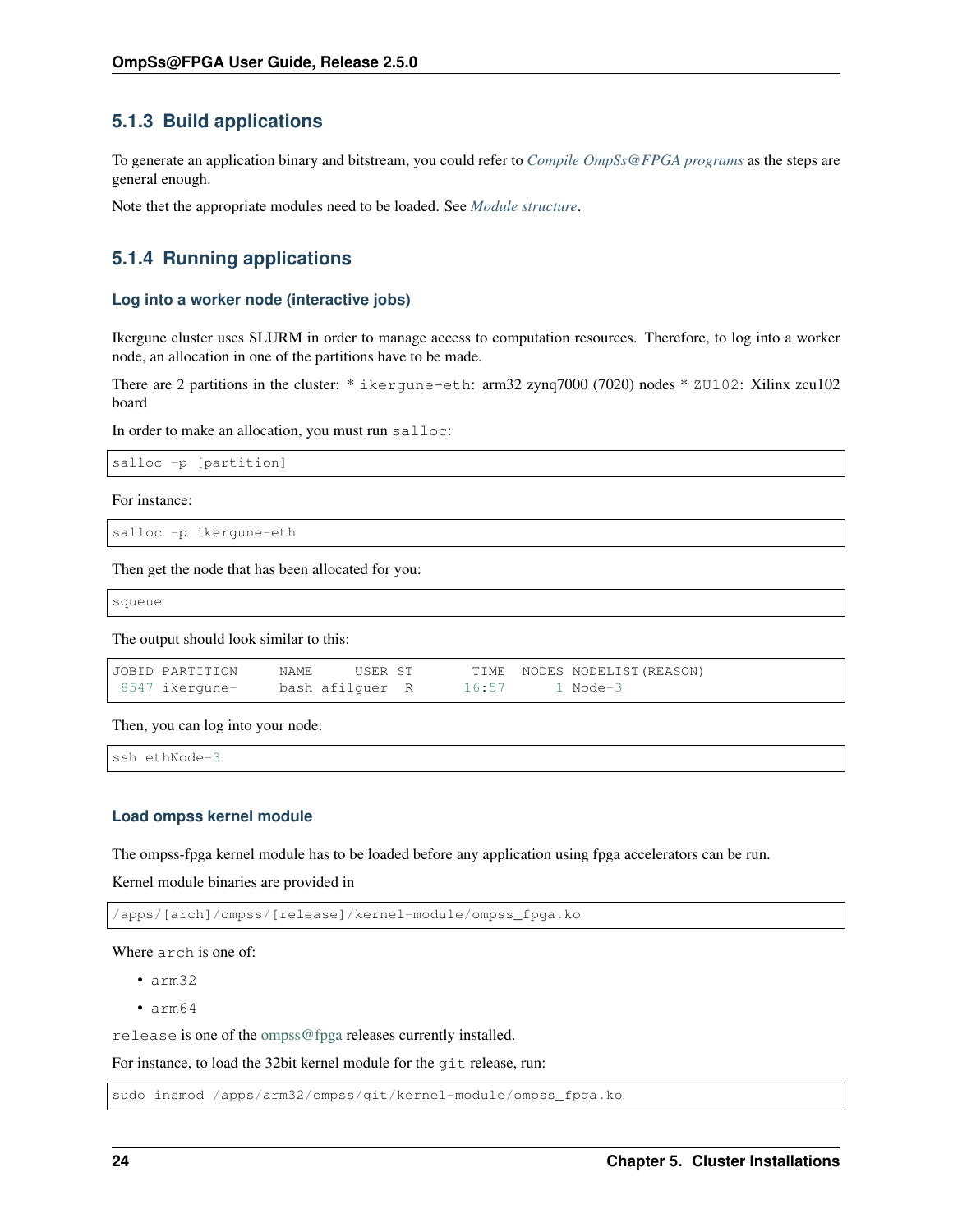<span id="page-28-3"></span>You can also run module avail ompss for a list of the currently installed releases.

#### **Loading bistreams**

The fpga bitstream also needs to be loaded before the application can run. The load\_bitstream utility is provided in order to simplify the FPGA configuration.

load\_bitstream bitstream.bin

Note that the .bin file is being loaded. Trying to load the .bit file will result in an error.

# <span id="page-28-0"></span>**5.2 Sert installation**

### <span id="page-28-1"></span>**5.2.1 Access to the nodes**

Sert nodes are behind a gateway. From the DAC gateway, connect via ssh to the sert cluster and then select sert remote host:

```
ssh gw.ac.upc.edu
```
Or if you are already inside DAC's internal network, you can just ssh into the login nodes:

ssh sert

You now should be logged into an entry node. .. note:

```
Entry nodes lack the resources needed to build or run applications.
You must log into a compute node in order to build an application.
See :ref:`sert-connect-compute` or :ref:`sert-connect-fpga`
```
There, you can access the scratch file system. This file system is shared accross all the node in the cluster.

It is mounted on

/scratch/nas/[N]/\$USER

Where N is either 3 or 4

### <span id="page-28-2"></span>**5.2.2 Building applications**

#### **Connecting to a compute node**

In order to build applications, you must connect to a compute node. Since the installation is the scratch file system, it is accessible from all cluster nodes.

You can launch in interactive session using:

srun --cpus-per-task [N] --mem [M] --pty /bin/bash

Or if you need graphic applications:

srun.x11 --cpus-per-task [N] --mem [M]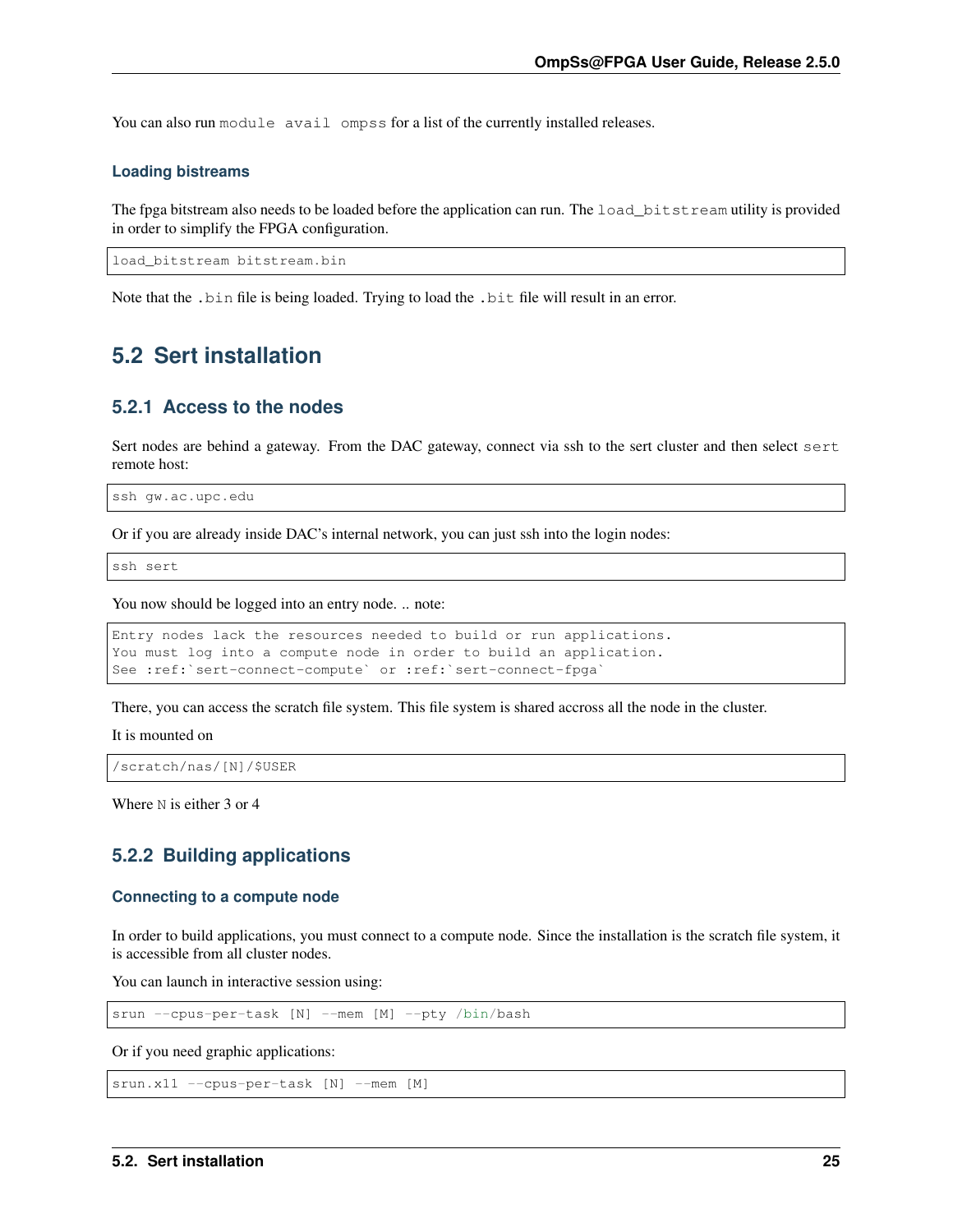Where N Os the number of CPUs to use and M is the requested memory in MB.

A failry large ammount of memory is needed to build a bitstream. Around 24GB should be enough for the installed alpha data devices. The CPU number is not critical as some phases in the bitstream generation process need to be run sequentially.

Using between 8 and 12 cores should be enough in most cases.

#### **Setting up the environment**

A installation from all components' git master branch is maintained by the CI system.

Users can use this installation by sourcing the initialization script:

source /scratch/nas/4/pmtest/opt/modules/init/bash

Then load the needed modules to set up the environment:

module load vivado/2020.1 ompss/x86\_fpga/git

This will set up the environment in order to use the toolchain.

From this point, all tools needed to build and run applications should be available.

### <span id="page-29-0"></span>**5.2.3 Running applications**

#### **Connecting to the FPGA nodes**

There are only 2 FPGA node, which are sert-1002 and sert-1002 These nodes are in the *fpga* slurm partition. Use srun in order to open an interactive session into these nodes:

```
srun -A fpga -p fpga --nodelist sert-[1001,1002] --cpus-per-task [1-24] --mem-per-cpu
˓→900 --pty /bin/bash
```
The --mem-per-cpu option is needed when asking many cpus, since slurm guarantees 2GB of RAM per asked CPU by default, which may be too much for fpga nodes as they have 32GB of memory each one.

To run an interactive session with X11 forwarding, execute the following command (remember to enable it previously when accessing through ssh in the gateway and the sert cluster with the -X option)

```
srun.x11 -A fpga -p fpga --nodelist sert-[1001,1002] --cpus-per-task [1-24] --mem-per-
˓→cpu 900
```
Note: Do not use FPGA nodes to do general development. As FPGA access needs to be exclussive, it prevents other users from accessing the resources. FPGA nodes are only intended for running and debugging fpga applications.

#### **Load bitstream**

Once the bitstream is generated, you need the flash tool from AlphaData.

```
/scratch/nas/4/pmtest/opt/admpcie7v3_sdk-1.0.0/host/util-v1_8_0b2/proj/linux/flash/
˓→flash program 0 path/to/bitstream
```
The bitstream files to load are the ones ending in .bit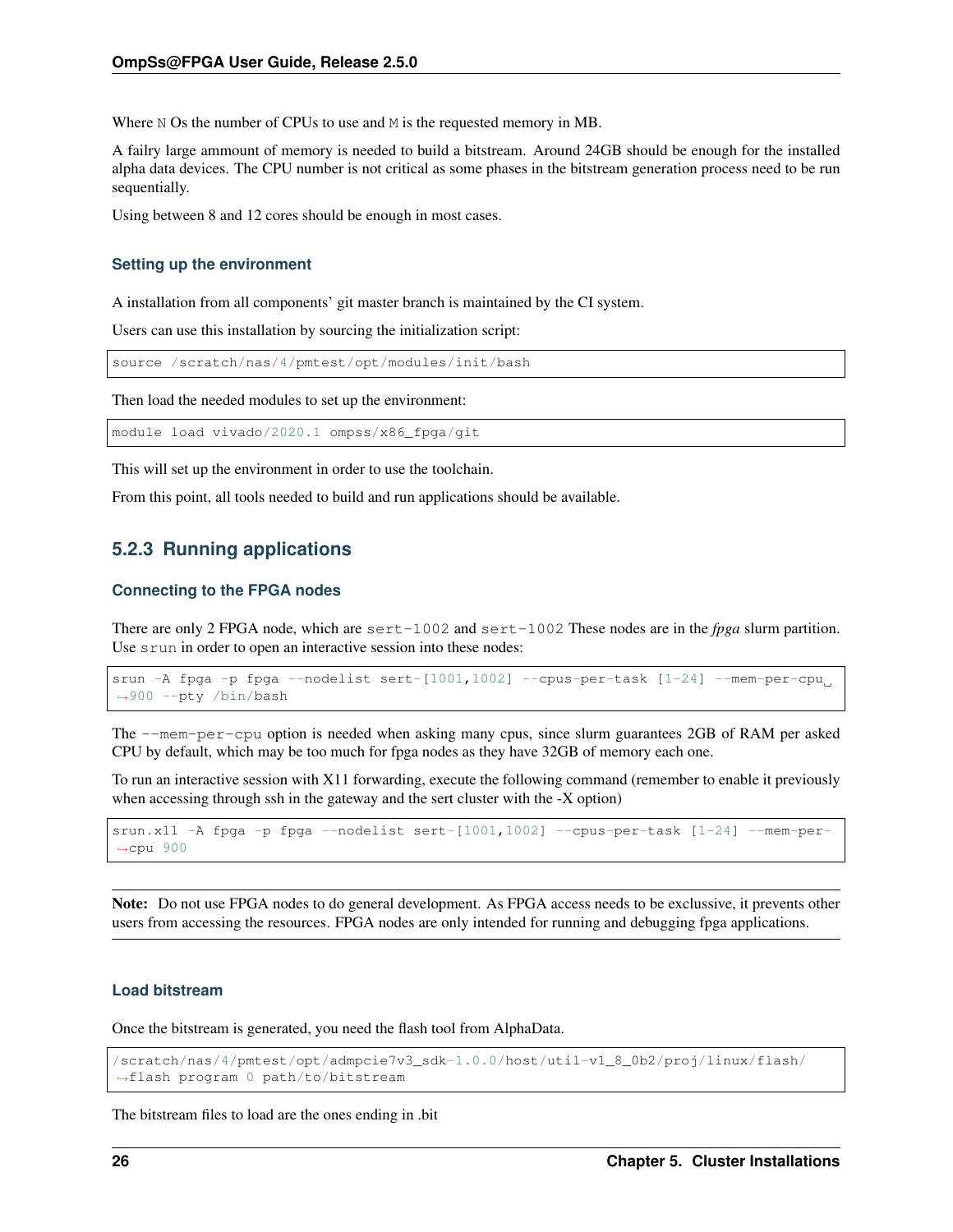#### <span id="page-30-1"></span>**Reboot sert-[1001,1002]**

The flash application loads the bitstream in a flash memory, but it is not loaded on the FPGA until it reboots. To do so, you need access to the ipmi for the node you want to use. This script will do the work reboot-sert.sh

```
./reboot-sert.sh # PASSWORD [-force] where '#' is 1 or 2 for node 1001 or 1002.
˓→respectivelly
```
### <span id="page-30-0"></span>**5.2.4 Considerations when developing applications**

All communication is done through the PCI. The current implementation of xtasks uses a lock to give unique access to the PCI to only one thread. This means that only one thread can send or receive tasks to/from the FPGA. Therefore, using all threads of the node (24) will usually slow the application due to the abuse of locks. Use the  $--$ smp-workers and --fpga-helper-threads flags (NX\_ARGS) to control the number of threads.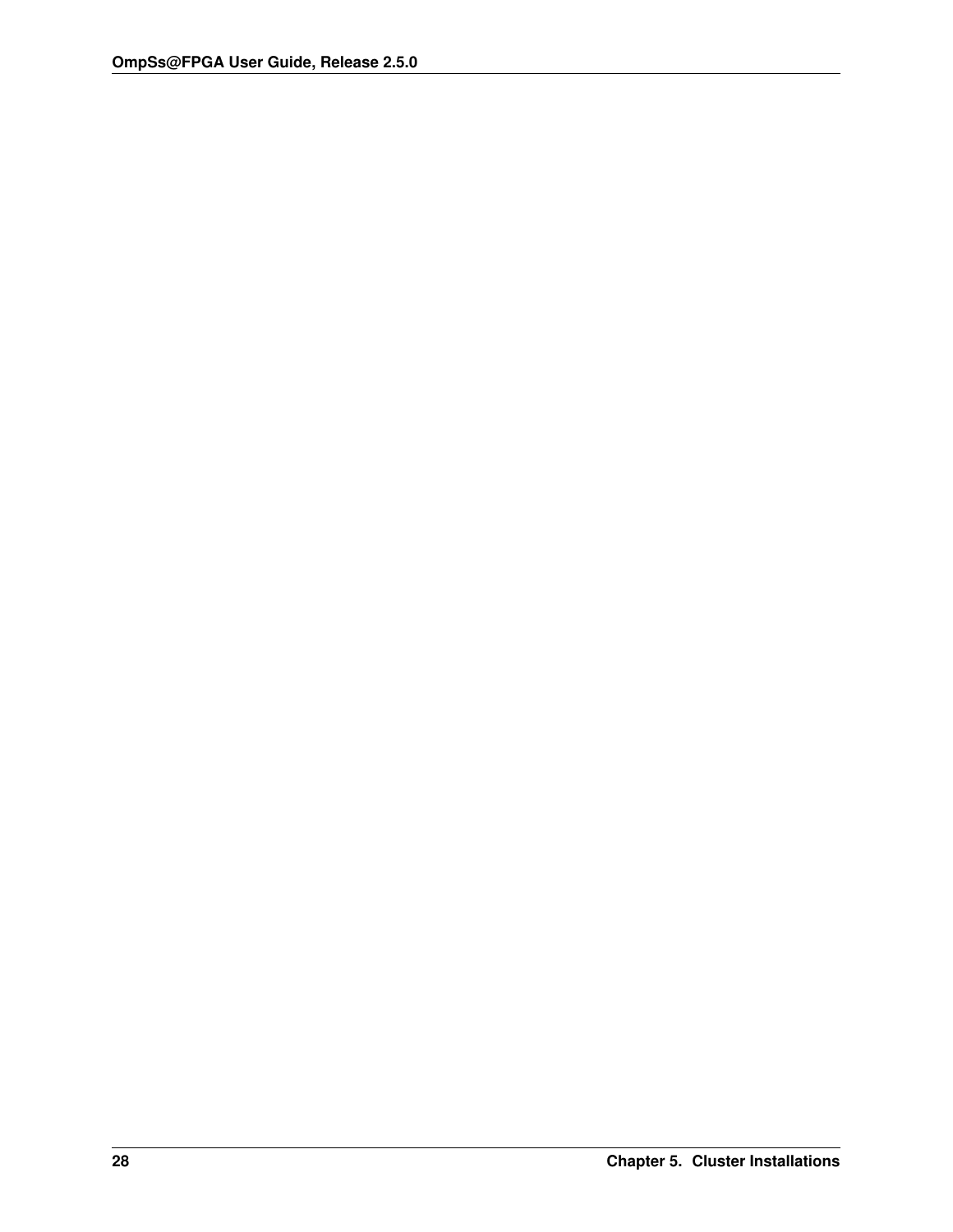**CHAPTER**

**SIX**

# **FAQ: FREQUENTLY ASKED QUESTIONS**

# <span id="page-32-3"></span><span id="page-32-1"></span><span id="page-32-0"></span>**6.1 What is OmpSs?**

OmpSs is an effort to integrate features from the StarSs programming model developed at BSC into a single programming model. In particular, our objective is to extend OpenMP with new directives to support asynchronous parallelism and heterogeneity (devices like GPUs, FPGAs). Then, OmpSs@FPGA is the extension of OmpSs tools to fully support FPGA devices.

Note: For more information about OmpSs programming model refer to <https://pm.bsc.es/ompss>

# <span id="page-32-2"></span>**6.2 How to keep HLS intermediate files generated by Mercurium?**

Mercurium generates an intermediate C++ HLS source file for each FPGA task defined in the source code. Those files are used by AIT to generate the FPGA bitstream, and removed after the invocation. To keep the Mercurium intermediate files, there is the  $-k$  option. It will keep the  $C/C++$  intermediate files for the native compiler and the  $C++$ HLS files for AIT. Usage example:

fpgacc --ompss --bitstream-generation -k src/dotproduct.c -o dotproduct \ --Wf,--board=zedboard

Note: HLS source files are not generated if  $-\text{bitstream-generation}$  option is not used in Mercurium call

#### Edit the HLS intermediate files and call AIT

It is not recommended, but under some circumstances one would need to edit the HLS intermediate files before the AIT call. The following steps shows how to do so.

1. We call Mercurium with the desired options and two extra flags:  $-\kappa$  which keeps the intermediate files generated by the compiler. - --verbose which enables the verbose mode of the compiler. This is needed to gather the AIT command call that Mercurium executes.

We could add an unsupported argument in the AIT flags to make it abort, as we do not want the bitstream before the modifications. For example, we could add the  $-$ -abort flag to  $-$ Wf option of Mercurium. Example of Mercurium call and generated output:

```
[user@machine] $ fpgacc --ompss -k --verbose --bitstream-generation --Wf,-
˓→b=zcu102,--hwruntime=som,--abort foo.c -o foo
Loading compiler phases for profile 'fpgacc'
```
(continues on next page)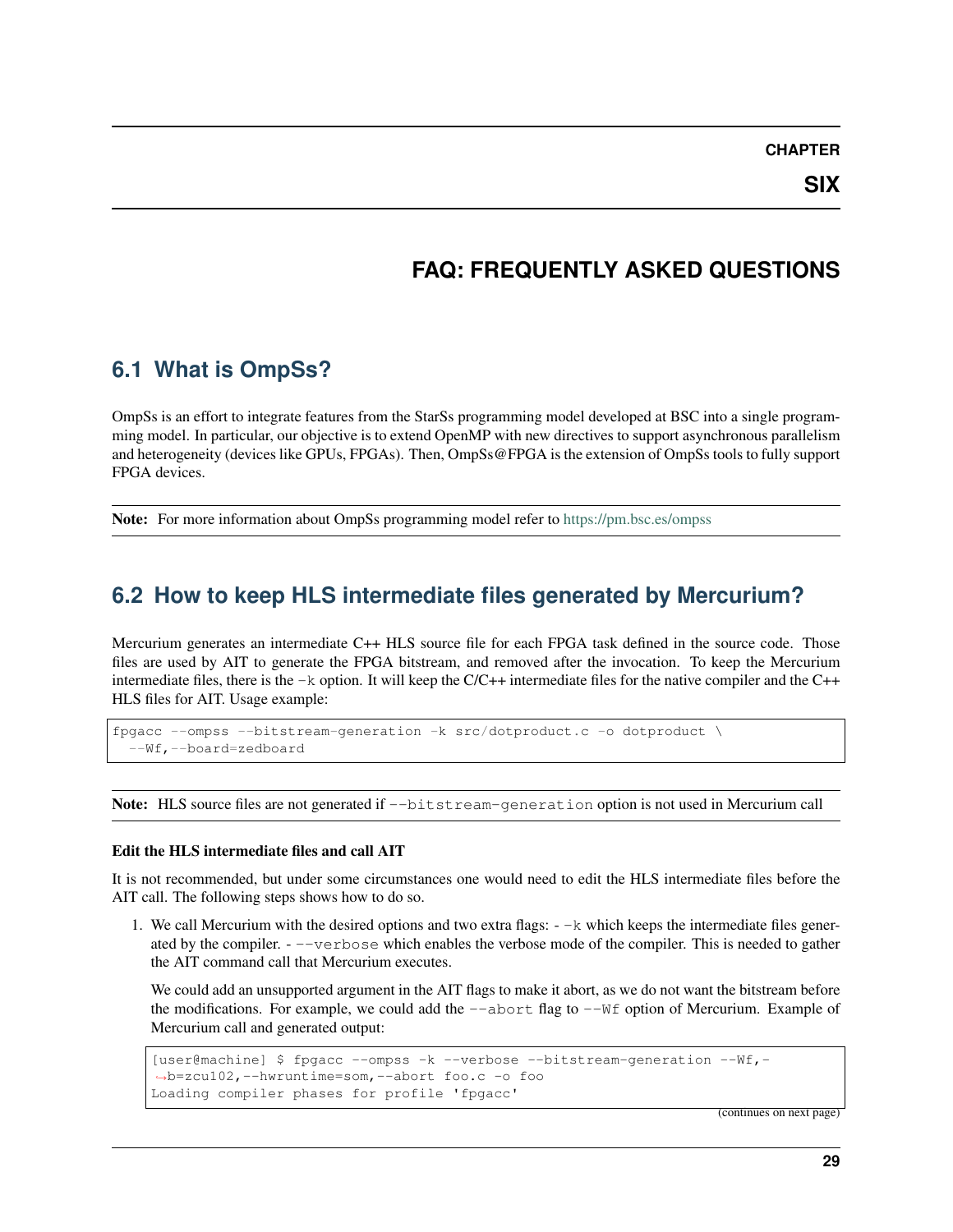Compiler phases for profile 'fpgacc' loaded in 0.02 seconds Compiling file 'foo.c' gcc -E -D\_OPENMP=200805 -D\_OMPSS=1 -I/home/user/opt/ompss/git/nanox/include/nanox ˓<sup>→</sup>-include nanos.h -include nanos\_omp.h -include nanos-fpga.h -std=gnu99 -D\_MCC - ˓<sup>→</sup>D\_MERCURIUM -o /tmp/fpgacc\_zHMisA foo.c File 'foo.c' preprocessed in 0.01 seconds Parsing file 'foo.c' ('/tmp/fpgacc\_zHMisA') File 'foo.c' ('/tmp/fpgacc\_zHMisA') parsed in 0.02 seconds Nanos++ prerun Early compiler phases pipeline executed in 0.00 seconds File 'foo.c' ('/tmp/fpgacc\_zHMisA') semantically analyzed in 0.01 seconds Checking parse tree consistency Parse tree consistency verified in 0.00 seconds Freeing parse tree Parse tree freed in 0.00 seconds Checking integrity of nodecl tree Nodecl integrity verified in 0.00 seconds foo.c:1:13: info: unless 'no\_copy\_deps' is specified, the default in OmpSs is now ˓<sup>→</sup>'copy\_deps' foo.c:1:13: info: this diagnostic is only shown for the first task found foo.c:2:13: info: adding task function 'foo' for device 'fpga' Nanos++ phase foo.c:10:3: info: call to task function 'foo' foo.c:2:13: info: task function declared here FPGA bitstream generation phase analysis - ON Compiler phases pipeline executed in 0.01 seconds Prettyprinted into file 'fpgacc\_foo.c' in 0.00 seconds Performing native compilation of 'fpgacc\_foo.c' into 'foo.o' gcc -std=gnu99 -c -o foo.o fpgacc\_foo.c File 'foo.c' ('fpgacc\_foo.c') natively compiled in 0.02 seconds objdump -w -h foo.o 1> /tmp/fpgacc\_d9sKiY gcc -o foo -std=gnu99 foo.o -Xlinker --enable-new-dtags -L/home/user/opt/ompss/ ˓<sup>→</sup>git/nanox/lib/performance -Xlinker -rpath -Xlinker /home/user/opt/ompss/git/ ˓<sup>→</sup>nanox/lib/performance -Xlinker --no-as-needed -lnanox-ompss -lnanox-c -lnanox - ˓<sup>→</sup>lpthread -lrt -lnanox-fpga-api Link performed in 0.04 seconds ait -b=zcu102 --hwruntime=som --abort --wrapper\_version=7 -n=foo usage: ait -b BOARD -n NAME ait error: unrecognized arguments: --abort. Try 'ait -h' for more information. Link fpga failed Removing temporary filename '/tmp/fpgacc\_d9sKiY' Removing temporary filename 'foo.o' Removing temporary filename '/tmp/fpgacc\_zHMisA'

2. Now the intermediate files are available and we could edit them as desired. In the example, 7288177970:1:foo\_hls\_automatic\_mcxx.cpp is available:

[user@machine] \$ ls -l total 44  $-rw-r--1$  user user 3735 Jun 5 10:27 7288177970:1:foo hls automatic mcxx.cpp -rwxr-xr-x 1 user user 17568 Jun 5 10:27 foo -rw-r--r-- 1 user user 235 Jun 4 15:17 foo.c -rw-r--r-- 1 user user 13460 Jun 5 10:27 fpgacc\_foo.c

3. After modifying the HLS intermediate files, the AIT call that Mercurium usually performs has to be executed. In the verbose output of the first step, there is one line with the invoked call. This call has to be repeated, removing the extra options added to make AIT abort (if any). In the example, the  $-\text{abort}$  option has to be removed and

(continued from previous page)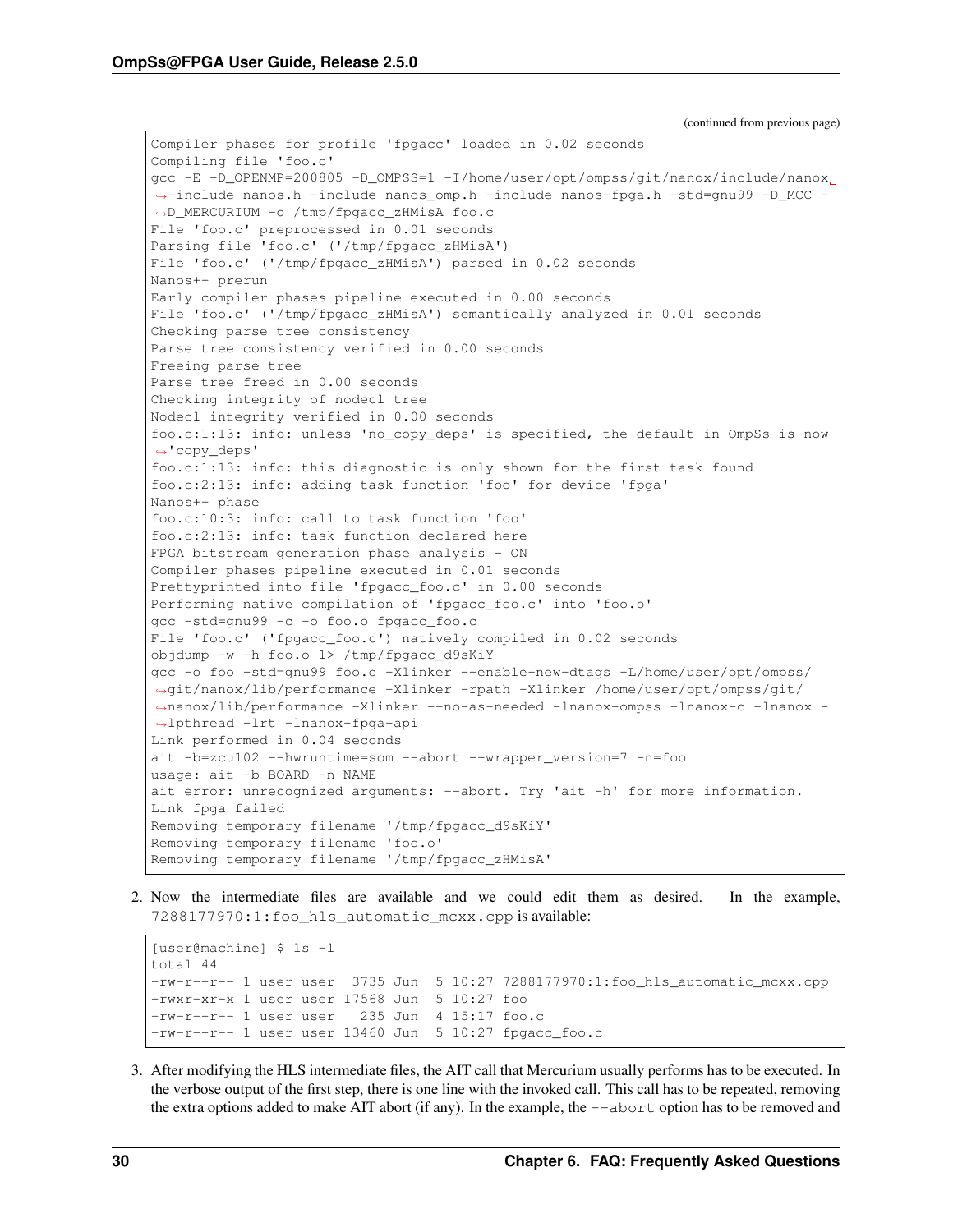<span id="page-34-1"></span>the AIT command to invoke will be:

```
[user@machine] $ ait -b=zcu102 --hwruntime=som --wrapper_version=7 -n=foo
Using xilinx backend
Checking vendor support for selected board
...
```
# <span id="page-34-0"></span>**6.3 Problems with structure/symbol redefinition in FPGA tasks**

In C sources (not in C++), Mercurium imports the symbols used by FPGA tasks into the HLS intermediate source codes. Therefore, the usage of .fpga headers is no longer needed unless some specific cases. If they are used, the result may be duplicated definition of some symbols (in the HLS source and in the included .fpga header). The solution may be as simple as rename the . fpga headers into regular . h files.

In C++, the management of the symbols is more complex and the symbols are not automatically imported to HLS source files. Basically, only the functions in the same source file of the FPGA task are imported. So, the usage of .fpga.hpp headers may be needed.

• genindex